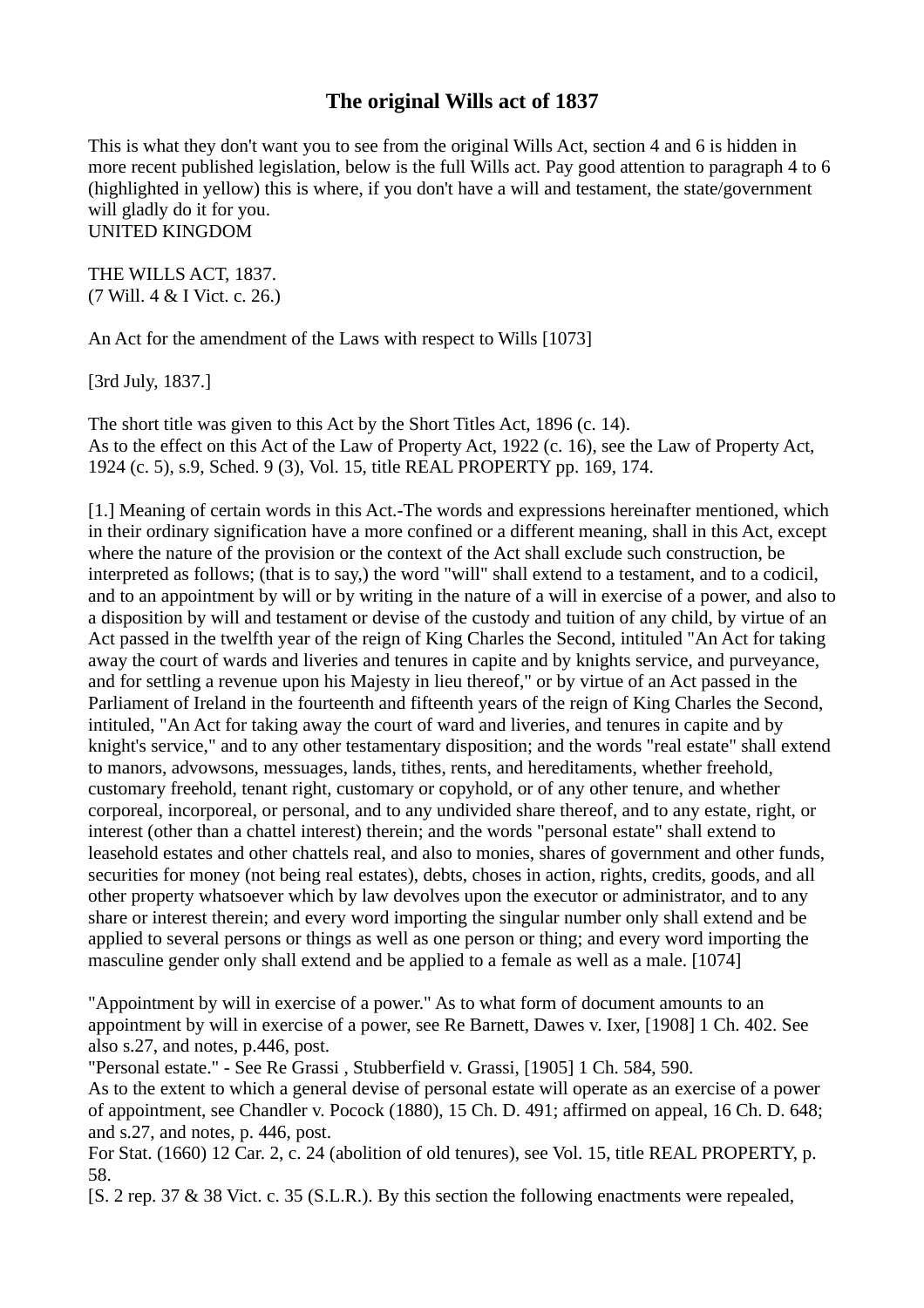except as to any wills or estates pur autre vie to which this Act does not extend: 32 Hen. 8, c. I ; 34 & 35 Hen. 8 c. 5; 10 Car. 1, sess. 2, c. 2-(Irish Act); 29 Car. 2, c. 3, ss. 5, 6, 12, 18 to 21; 7 Will. 3, c. 12 (Irish Act), ss. 3, 9, 15 to 18; 4 & 5 Ann. c. 3, s. 14; 6 Ann. c. 10 (Irish Act), s. 14; 14 Geo. 2, c. 20, s. 9; 25 Geo. 2, c. 6 (except as to his Majesty's colonies and plantations in America) 25 Geo. 2, c. 11 (Irish Act); 55 Geo. 3, c. 192.]

3. All property may be disposed of by will.-It shall be lawful for every person to devise, bequeath, or dispose of, by his will executed in manner herein-after required, all real estate and all personal estate which he shall be entitled to, either at law or in equity, at the time of his death, and which, if not so devised, bequeathed, and disposed of, would devolve upon the heir at law or customary heir of him, or, if he became entitled by descent, of his ancestor,. or upon his executor or .administrator; and the power hereby given shall extend to all real estate of the nature of customary freehold or tenant right, or customary or copyhold notwithstanding that the testator may not have surrendered the same to the use of his will, or notwithstanding that, being entitled as heir, devisee, or otherwise to be admitted thereto, he shall not have been admitted thereto, or notwithstanding that the same, in consequence of the want of a custom to devise or surrender to the use of a will or otherwise, could not at law have been disposed of by will if this Act had not been made, or notwithstanding that the same, in consequence of there being a custom that a will or a surrender to the use of a will should continue in force for a limited time only, or any other special custom, could not have been disposed of by will according to the power contained in this Act, if this Act had not been made; and also to estates pur autre vie, whether there shall or shall not be any special occupant thereof, and whether the same shall be freehold, customary freehold, tenant right, customary or copyhold, or of any other tenure, and whether the same shall be a corporeal or an incorporeal hereditament; and also to all contingent, executory, or other future interests in any real or personal estate, whether the testator may or may not be ascertained as the person or one of the persons in whom the same respectively become vested, and whether he may entitled thereto under the instrument by which the same respectively were created, or under any disposition thereof by deed or will; and also to all rights of entry for conditions broken, and other rights of entry; and also to such of the same estates, interests, and rights respectively, and other real and personal estate, as the testator may be entitled to at the time of his death, notwithstanding that he may become entitled to the same subsequently to the execution of his will. [1075]

"Every person" These words do not extend to persons under legal disability by reason either of infirmity of mind or want of age.

A person who is lunatic or, non compos mentis cannot during the continuance of his unsoundness of mind make a will, but a will made by him during a lucid interval will be valid (White v. Driver (1809), 1 Phillim. 84.

As to testamentary capacity in relation to lunatics generally, see Halsbury's Laws of England, Vol. 28,p.532, and the English and Empire Digest, Vol. 33, pp. 141 et seq. As to want of age, see s. 7, p. 440, post.

Aliens formerly had no power to acquire and hold real estate in England, and consequently no power to make a will of such property; but now real and personal property of every description may be taken, acquired, held and disposed of by an alien in the same manner in all respects as by a natural born British subject (see British Nationality and Status of Aliens Act, 1914 (c. 17), s. 17, Vol. 1, title ALIENS, p. 194; and see Halsbury's Laws of England, Vol. 1, p. 307, and Vol. 28, p. 535),

"Will"- S. 1 provides that in the Act the word "will" shall extend to a testament, and to a codicil, and to an appointment by will or by writing in the nature of a will in exercise of a power (see Re Barnett, Dawes v. Ixer, [1918] 1 Ch. 402). Formerly a distinction was made in the use of the terms "will" and "testament." The distinction is said to be that "will", is a general term, and that where lands or tenements are devised, though no executor is appointed, the instrument is properly called a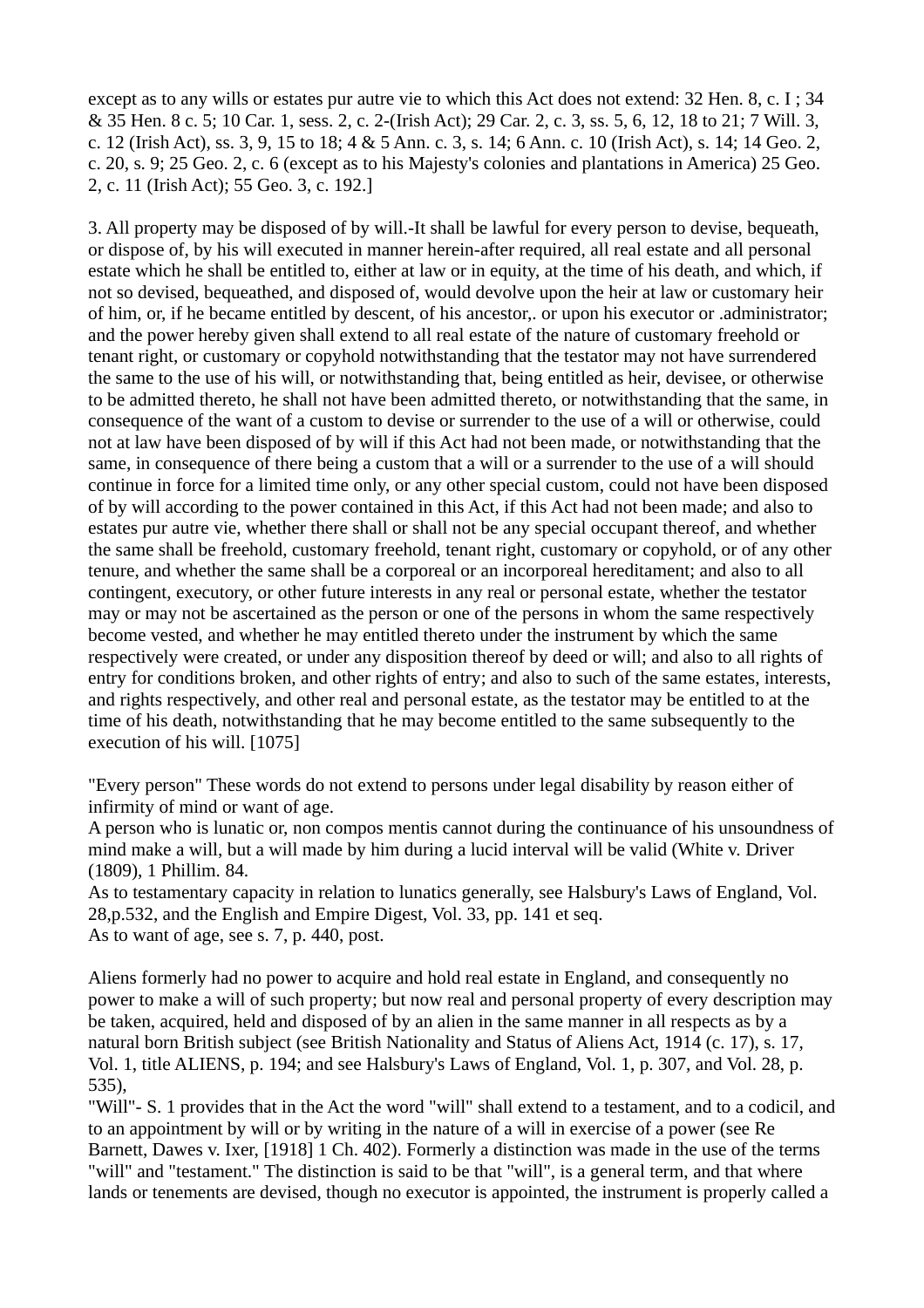will, and. that where it concerns chattels only and appoints an executor, it is called a testament (see Halsbury's Laws of England, Vol. 28, p. 505, n.). The distinction, however, was never rigidly adhered to.

"All real estate." There is a devisable interest in land held under a possessory title (see Asher v. Whitlock (1865), L.R. 1 Q.B. 1, and Calder v. Alexander (1900), 16 T.L.R. 294).

"All personal estate, etc." - This section does not make any kind of personalty bequeathable which was not bequeathable before, but only, as regards that kind of property, regulates the form of executing wills. It does not empower a testator to bequeath a chose in action so as to pass the right to sue. For instance, it does not enable a testator to bequeath a promissory note made to him so as to pass the right to sue in respect of it to the legatee. In such a case the right to sue would be in the executor (see Bishop v. Curtis (1852), 18 Q.B. 878).

"Customary freehold, etc."-See Preliminary Note, p. 433, ante.

"Contingent, executory or other future interests in any real or personal estate." -A spes successionis, or mere expectation or hope of succeeding to property is not within these words ( see Re Parsons, Stockley v. Parsons (1890), 45 Ch.D. 51, and Re Mudge, [1914] 1 Ch. 115).

For the power of the father or mother to appoint testamentary guardians, see now the Guardianship of Infants Act, 1925 (c. 45), s.5, Vol. 9, title INFANTS AND CHILDREN, p. 822; and in the case of those privileged under s.11 of this Act, p. 442, post, see the Wills (Soldiers and Sailors) Act, 1918 (c. 58), s.4, p. 456, post.

Formerly there was a doubt whether the Act extended to the case of a testator dying without heirs and whether in such a case there would not be an escheat, unless the will were executed and attested in accordance with the old law. That doubt, however, has been set at rest by s. 178 of the Law of Property Act, 1925 (c. 20), Vol. 15, title REAL PROPERTY p. 359, which provides that this section shall authorise and be deemed always to have authorised any person to dispose of real property or chattels real by will, notwithstanding that by reason of illegitimacy or otherwise he did not leave an heir or next-of-kin him surviving.

4. Fees and fines payable by devisees of customary and copyhold estates.-Provided always that where any real estate of the nature of customary freehold or tenant right or customary or copyhold, might, by the custom of the manor of which the same is holden, have been surrendered to the use of a will, and the testator shall not have surrendered the same to the use of his will, no person entitled or claiming to be entitled thereto by virtue of such will shall be entitled to be admitted, except upon payment of all such stamp duties, fees, and sums of money as would have been lawfully due and payable in respect of the surrendering of such real estate to the use of the will, or in respect of presenting, registering, or enrolling such surrender, if the same real estate had been surrendered to the use of the will of such testator:

Provided also, that where the testator was entitled to have been admitted to such real estate, and might, if he had been admitted thereto, have surrendered the same to the use of his will, and shall not have been admitted thereto, no person entitled or claiming to be entitled to such real estate in consequence of such will shall be entitled to be admitted to the same real estate by virtue thereof, except on payment of all such stamp duties, fees, fine, and sums of money as would have been lawfully due and payable in respect of the admittance of such testator to such real estate, and also of all such stamp duties, fees, and sums of money as would have been lawfully due and payable in respect of surrendering such real estate to the use of the will, or presenting, registering, or enrolling such surrender, had the testator been duly admitted to such real estate, and afterwards surrendered the same to the use of his will; all which stamp duties, fees, fine, or sums of money due as aforesaid shall be paid in addition to the stamp duties, fees, fine, or sums of money due or payable on the admittance of such person so entitled or claiming to be entitled to the same real estate as aforesaid. [1076]

See s. 85 of the Copyhold Act, 1894 (c. 46), Vol. 3, title COPYHOLDS, p. 626.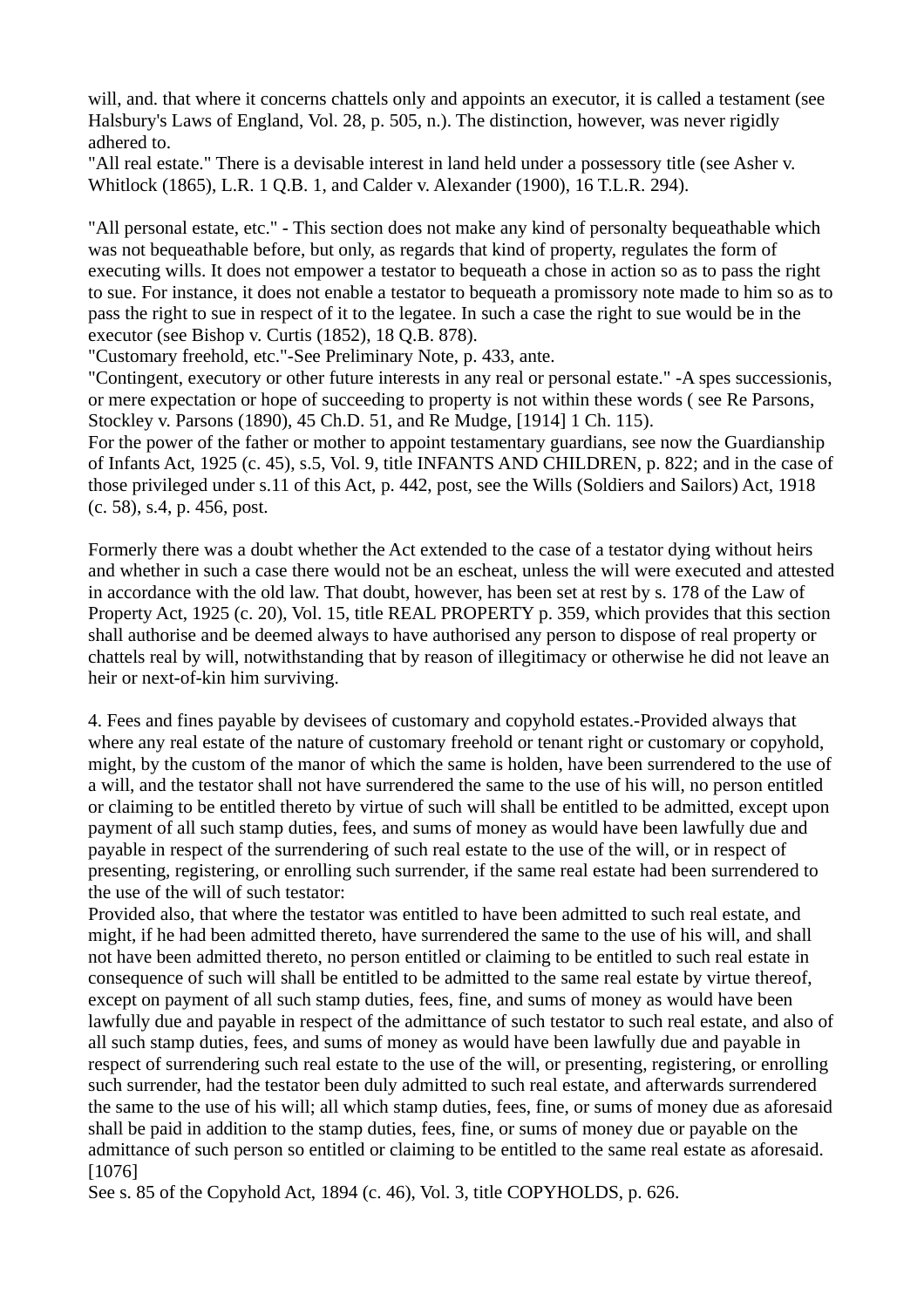As from January 1, 1926, copyhold and customary tenures were abolished, see the Law of Property Act, 1922 (c. 16), s.128, and notes, ibid. p. 633.

5. Wills or extracts of wills of customary freeholds and copyholds to be entered on the court rolls; and the lord to be entitled to the fine. When any real estate of the nature of. customary freehold or tenant right, or customary or copyhold, shall be disposed of by will, the lord of the manor or reputed manor of which such real estate is holden, or his steward, or the deputy of such steward, shall cause the will by which such disposition shall be made, or so much thereof as shall contain the disposition of such real estate, to be entered on the court rolls of such manor or reputed manor; and when any trusts are declared by the by will of such real estate, it shall not be necessary to enter the declaration of such trusts, but it shall be sufficient to state in the entry on the court rolls that such real estate is subject to the trusts declared by such will; and when any such real estate could not have been disposed of by will if this Act had not been made, the same fine, heriot, dues, duties, and services shall be paid and rendered by the devisee as would have been due from the customary heir in case of the descent of the same real estate, and the lord shall as against the devisee of such estate have the same remedy for recovering and enforcing. such fine, heriot, dues, duties, and services, as he is now entitled to for recovering and enforcing the same from or against the customary heir in case of a descent. [1077]

See note to s.4, ante.

6. Devolution of estates pur autre vie not disposed of by will.- If no disposition by will shall be made of any estate pur autre vie of a freehold nature, the same shall be chargeable in the hands of the heir, if it shall come to him by reason of special occupancy, as assets by descent, as in the case of freehold land in see simple; and in case there shall be no special occupant of any estate pur autre vie, whether freehold or customary freehold, tenant right, customary or copyhold, or of any other tenure, and whether a corporeal or incorporeal hereditament, it shall go to the executor or administrator of the party that had the estate thereof by virtue of the grant; and if the same shall come to the executor or administrator either by reason of a special occupancy or by virtue of this Act, it shall be assets in his hands, and shall go and be applied and distributed in the same manner as the personal estate of the testator or intestate.[1078]

The only legal estates now capable of subsisting in land being an estate in fee simple absolute or a term of years absolute, estates pur autre vie can now only subsist in the equitable interest in land, legal life estates being abolished (Law of Property Act, 1925 (c.20), s.1(1), (2), (3), Vol. 15, title REAL PROPERTY, p.177).

As to special occupancy, see s.1(1) of the Administration of Estates Act, 1925 (c.23), Vol. 8, title EXECUTORS AND ADMINISTRATORS, p.306, by virtue of which real estate to which a deceased person is entitled for an interest not ceasing on his death devolves from time to time on the personal representative of the deceased, in like manner as before the commencement of that Act chattels real devolved from time to time on the personal representative of a deceased person.

7. No will of a person under age valid.-No will made by any person under the age of twenty-one years shall be valid. [1079]

As to a will by a soldier or sailor though under twenty-one, see s.11 of this Act, and the Wills (Soldiers and Sailors) Act, 1918 (c.58), ss. 1, 3(2), p. 455, post.

S. 24, p. 445 post, provides that with reference to the real estate and personal estate comprised in a will shall speak and take effect as if it had been executed immediately before the death of the testator, but this provision does not enlarge the testator's capacity to make a will, and a will made by an infant does not become valid by reason of his attaining the age of twenty-one years before his death.

8. Will of a femme covert. - Provided also, that no will made by any married woman shall be valid, except such a will as might have been made by a married woman before the passing of this Act.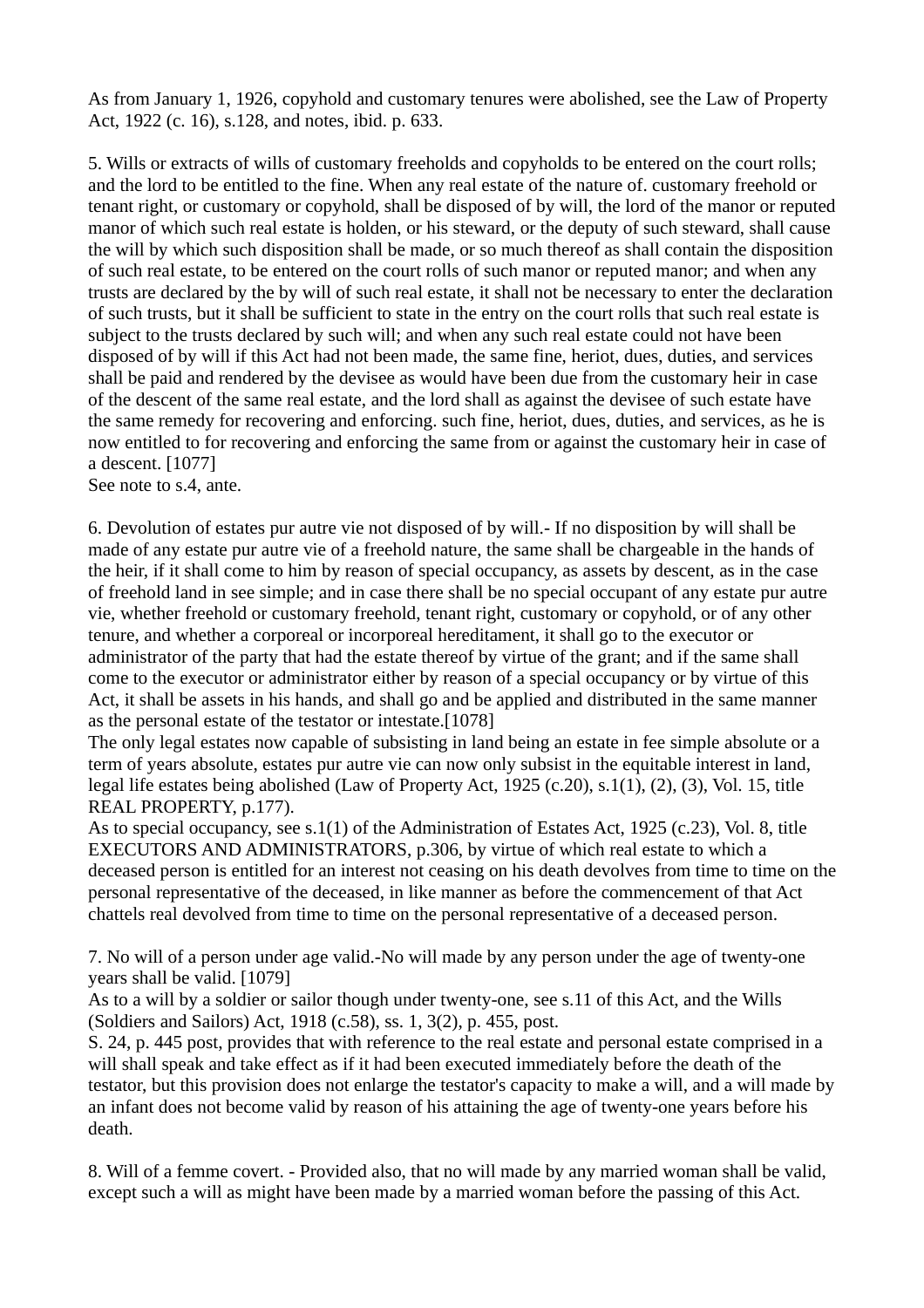## [1080]

In early times a married woman was incapable of a will. Her will of land was declared void by statute (Stat. (1542-3) 34 & 35, Hen. 8, c. 5 (now repealed)).Her will of personalty was equally invalid, not merely because marriage was a gift of her personalty to her husband, but because in the eye of the law the wife had no existence separate from that of her husband, and no separate contracting or disposing powers. In course of time, however, the rule was modified, and at the time of the passing of this Act, a married woman had some, if also restricted, testamentary powers. But since 1837 a married woman's capacity to make a will has been very greatly increased, in consequence of statutory enlargement of the subjects of separate estate, and of the provisions of, s.3 of the Married Women's Property, Act, 1893 (c. 63), Vol. 9, title HUSBAND and WIFE p. 385, which extended the operation of s.24 of this Act, p. 445, post, to the wills of married women made during coverture.

By the Married Women's Property Act, 1882 (c. 75), Vol. 9 title HUSBAND AND WIFE, p. 374, it was provided: (s.1) that a married woman should, in accordance with the provisions of that Act, be capable of disposing by will of any real or personal property as her separate property in the same manner as if she were a feme sole; and (s.2) that every woman who married after the commencement of that Act (January 1, 1883) should be entitled to have and to hold as her separate property and to dispose of in manner aforesaid all real and personal property which should belong to her at the time of marriage, or should be acquired by or devolve upon her after marriage. And by s.37 of the Law of Property Act, 1925 (c. 20), Vol. 15, title REAL PROPERTY p. 214, it was provided that a husband and wife are for all purposes of acquisition of any interest in property under a disposition coming into operation after the commencement of that Act to be treated as two persons.

The Married Women's Property Act, 1893 (c. 63), s.3, Vol. 9, title HUSBAND AND WIFE, p. 385, provided that s.24 of this Act, p. 445, post, should apply to the will of a married woman made during coverture, whether she is or is not possessed of or entitled to any separate property at the time of making it, and such will should not require to be re-executed or republished after the death of her husband.

By the Supreme Court of Judicature (Consolidation) Act, 1925 (c. 49), s.194, Vol. 9, title HUSBAND AND WIFE p. 402, a wife who has obtained a decree of judicial separation is in. the position of a feme sole in respect of property which she may acquire, and similar provisions are made in respect of a wife who has obtained a protection order under the Matrimonial Causes Acts, 1857 (c. 85), s.21, and 1864 (c. 44), s.1, ibid. pp. 387, 390.

Although none of the Acts above referred to confers in terms on married women any general power of testamentary disposition having regard to the great enlargement of the subject of separate estate effected by the Married Women's Property Acts and the extension of s.24 hereof, p.445, post, to the wills of married women made during coverture, a married woman, so far as mere capacity to make a will is concerned, is practically in the same position as if she were single, and she can make a will which will be effectual in the event of her dying in the lifetime of her husband to pass a separate estate, and in the event of surviving her husband, to pass all property of or to which at the time of her death she may be seised, possessed, or entitled, other than property in which she has a mere life interest or a share in joint tenancy, and can by such will exercise any power of disposition by will which may be vested in her.

See further, Halsbury's Laws of England, Vol. 28, p.534 and the English and Empire Digest, Vol. 27,p.134.

9. Every will shall be in writing, and signed or acknowledged by the testator in the presence of two witnesses at one time, who shall attest the will. - No will shall be valid unless it shall be in writing, and executed in manner herein-after mentioned; (that is to say) it shall be signed at the foot or end thereof by the testator, or by some other person in his presence and by his direction; and such signature shall be made or acknowledged by the testator in the presence of two or more witnesses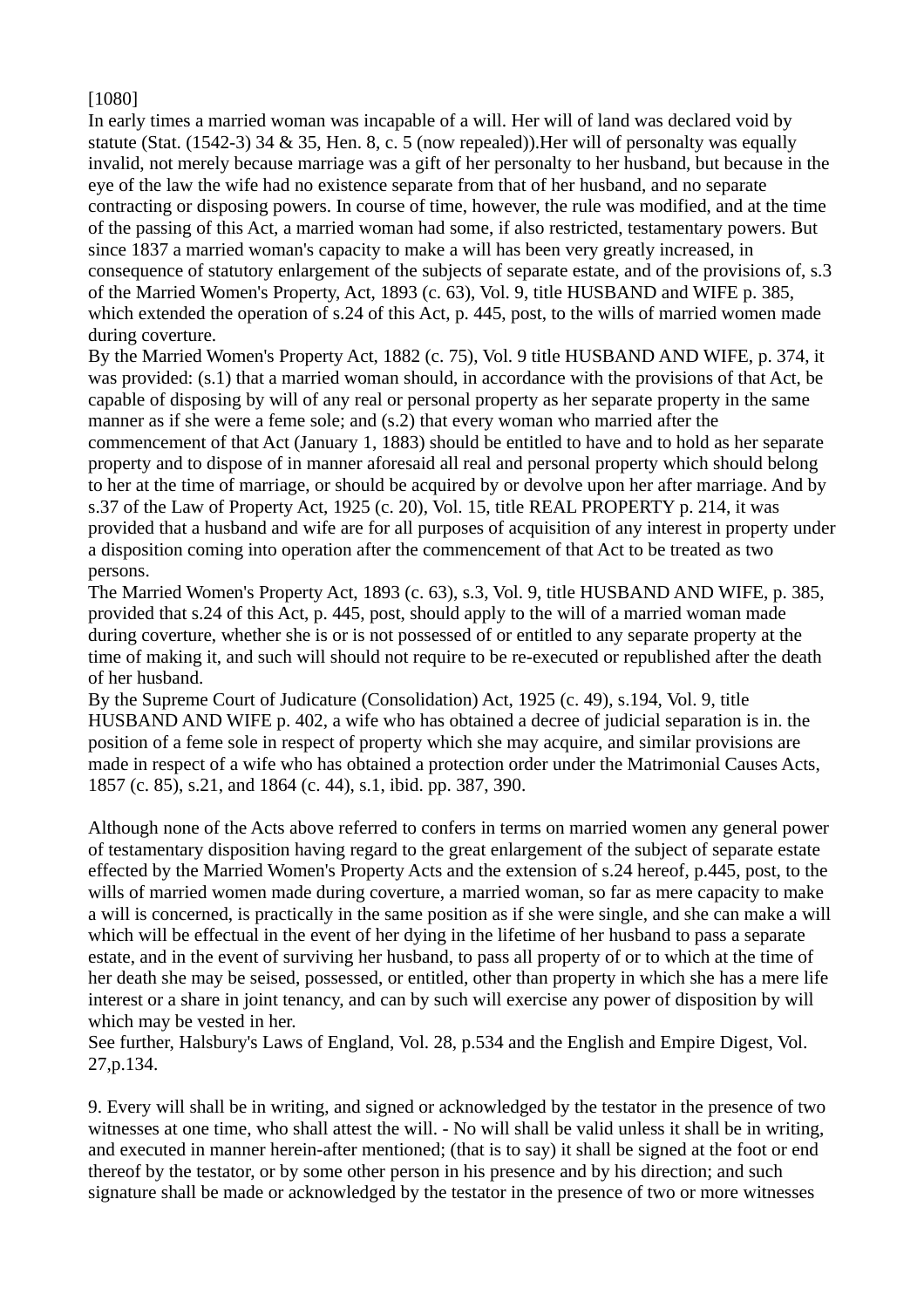present at the same time, and such witnesses shall attest and shall subscribe the will in the presence of the testator, but no form of attestation shall be necessary. [1081] For exception from formalities in the wills of soldiers and sailors, see notes to s.11, p. 442, post.

"In writing."; As to whether a bequest "for the purposes indicated," the purposes being committed to paper by one of the proposed trustees in a separate memorandum, was a violation of the rule that the will must be in writing, see Blackwell v. Blackwell (1929), 145 T.L.R. 208. As to what documents may form a will, see the English and Empire Digest, Vol. 44, pp. 227-248.

"At the foot or end thereof."-Those words were explained and their meaning extended by the Wills Act Amendment Act, 1852 (c. 24), s.1, p. 449, post. A will is sufficiently signed if the signature be placed in such a position as will fall within the terms of the amending Act. It is preferable nevertheless that it should be signed at the foot or end thereof, as it is then seen that it is only intended as a signature.

The testator may sign by placing a mark instead of actually writing his name (See In the Goods of Bryce (1839), 2 Curt. 325); and signature by mark is sufficient whether the testator is able to write or not (In the Goods of Glover (1847), 5 Notes of Cases 553, per Cur.). The stamped name of the testator is sufficient, whether the stamp be applied by the testator or by some other person by his direction and in his presence (see Jenkins v. Gaisford and Thring (1863), 3 Sw. & Tr. 93).

It has been held that when another person signs for the testator he may sign his own name instead of the testator's (see In the Goods of Clark (1839), 2 Curt. 329). It would, however, be safer not to rely on this doctrine.

The signature must be made or acknowledged in the presence of the witnesses simultaneously and not at different times (see Brown v. Skirrow, [1902] P. 3).

Acknowledgment by gestures in the joint presence of the witnesses is sufficient (see In the Goods of Martha Davies (1850), 2 Rob. Eccl. 337). To constitute a sufficient acknowledgment the witnesses must at the time of acknowledgment see, or have the opportunity of seeing the signature, and it should be explained to them that the document they are asked to sign is a testamentary instrument (see Pearson v. Pearson (1871), L.R. 2 P. & D. 451). On signature and acknowledgment generally, see the English and Empire Digest, Vol. 44, pp. 249-266.

An attesting witness may sign by mark (see In the Goods of Ashmore (1843), 3 Curt. 756) ; and the hand of an attesting witness may be guided by the hand of the other witness or of a third person (see Harrison v. Elvin (1842), 3 Q.B. 117). A witness cannot sign in the name of another person (see In the Goods of Leverington (1886), 11 P. D. 80). One attesting witness cannot sign for another (see In the Goods of White (1843), 2 Notes of Cases, 401) nor can a third person sign for a witness (see In the Goods of Cope (1850), 2 Rob. Eccl. 335). Passing a dry pen over a written signature is not sufficient (see Playne v. Scriven (1849), 1 Rob. Eccl. 772). Though no form of attestation is necessary, it is safer and more convenient that such a clause should be added to every will. It is desirable that the signatures of the witnesses should appear together and near the signature of the testator. A codicil must be executed in the same way as a will; see definition of "will" in s. 1, p. 436, ante.

On attestation generally, see the English and Empire Digest, Vol. 44, pp. 266-274.

10. Appointments by will to be executed like other wills, and to be valid, although other required solemnities are not observed. -No appointment made by will, in exercise of any power , shall be valid, unless the same be executed in manner herein-before required; and every will executed in manner herein-before required shall, so far as respects the execution and attestation thereof, be a valid execution of a power of appointment by will, notwithstanding it shall have been expressly required that a will made in exercise of such power should be executed with some additional or other form of execution of solemnity.[1082]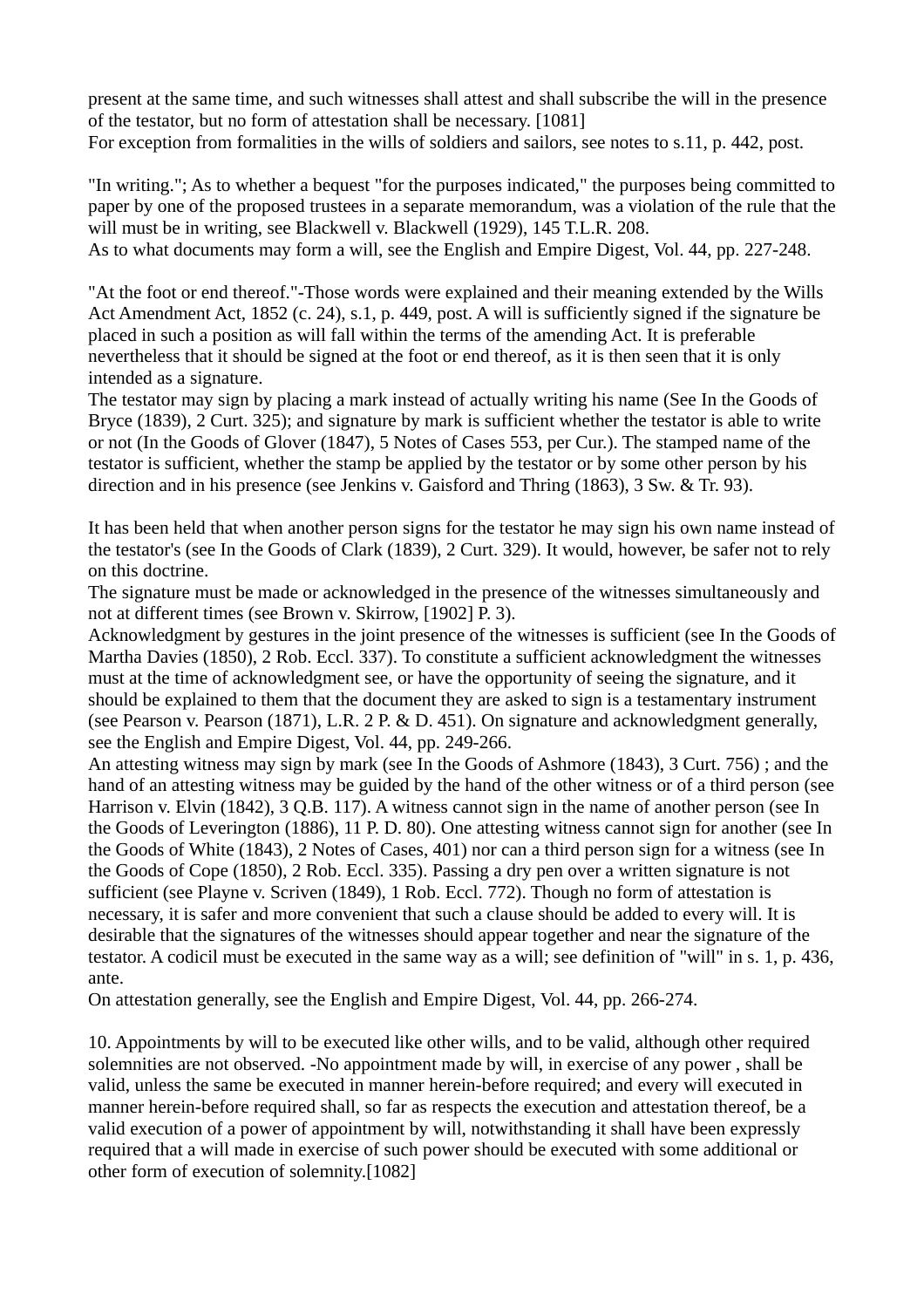A power to be exercised by instrument in writing could always be exercised by will (see Orange v Pickford (1858), 4 Dr. 363). It was decided, however, in the case of West v. Ray (1854), Kay 385, that where a power of appointment is to be exercised by a writing under the hand and seal of the donee, it cannot be exercised by a will executed with only the formalities required by this Act, because the essential requisition of the power is that it should be executed under hand and seal, and the statute applies to a power of which the essential requisition is that it should be exercised by will, and the formalities are comparatively unimportant.

See, generally, the English and Empire Digest, Vol. 37, p.419, and Vol. 44, pp. 519 et seq.

11. Saving as to wills of soldiers and mariners.-Provided always, that any soldier being in actual military service, or any mariner or seaman being at sea, may dispose of his personal estate as he might have done before the making of this Act.[1083]

The statutory provisions relating to wills of soldiers, airmen, sailors and seamen are dealt with in the Statute of Frauds, 1677 (c.3), s.22, p. 436, ante; in this section; in the Navy and Marines (Wills) Acts, 1865 (c.72), and 1897 (c.15), pp. 452, 454, post; in the Merchant Shipping Act, 1894 (c.60),s.177, Vol. 18 title SHIPPING, p.227, and in the Wills (Soldiers and Sailors) Act, 1918 (c.58), p.455, post.

By this section the privilege covers soldiers on actual military service, mariners or seamen being at sea. This was extended in two respects by the Wills (Soldiers and Sailors) Act, 1918 (c.58). By s.2 of that Act, p.455, post s.11 of this Act is to extend to any member of His Majesty's naval or marine forces not only when he is at sea, but also when so circumstanced that if he were a soldier he would be on actual military service. Further, by s. 5 (2) of the same Act, p.456 post, the term "soldier" is, for the purposes of s. 11 of this Act, to include a member of the Air Force.

The will of such a person is not invalid by reason of the testator being under twenty-one (the Wills (Soldiers and Sailors) Act, 1918 (c.58), ss. 1, 3(2), p. 455, post), and a power of appointment may be exercised by an infant soldier (Re Wernher, Wernher v. Best, [1918] 2 Ch. 82). It may be made in writing or by word of mouth (In the Estate of Yates, decd., [1919] P. 93). It is not necessary to prove that he knew he was making a will, or that he had power to make a will while a minor or by word of mouth. It is enough if he intended deliberately to give expression to his wishes as to the disposition of his property in the event of his death (Dalrymple v. Campbell, [1919] P. 7); Re, Beech, Beech v. Public Trustee, [1923] P. 46, at p. 56). If in writing, it may be written in pencil, have only one witness or no witness at all (In the Goods of Farquhar (1846), 4 Notes of Cases, 651, 652; In the Good of Sanders (1865), L.R. 1 P. & D. 16).

There are certain restrictions, however, on this freedom from formality in respect to wills by members of the naval or marine forces and by members of the merchant service, where they purport to deal with wages payable by the Admiralty or the Board of Trade. As to the former see the Navy and Marines (Wills) Acts, 1865 (c. 72), and 1897 (c. 15), pp. 452, 454, post, and as to the latter, see the Merchant Shipping Act, 1894 (c. 60), s. 177, Vol. 18, title SHIPPING, p. 227.

The will of a seaman or marine is invalid if combined with a power of attorney (s.4 of the Navy and Marines (Wills) Act, 1865 (c. 72), p. 453, post), and by s. 6 of the same Act, provision is made relating to wills by seamen or marines when prisoners of war.

Wills of soldiers and sailors, etc., were formerly effective to pass only personal property but are now operative on realty as well., by virtue of the Wills (Soldiers and Sailors) Act, 1918 (c. 58), s.3, p. 455, post. By s. 4, ibid. p. 456, post, power is given to appoint testamentary guardians. S. 15 of this Act, p. 443, post, invalidating gifts to attesting witness, has no application to wills made under the privilege of this section (11) (see Re Limond, Limond v. Cunliffe, [1915] 2 Ch. 240), and where witnesses had attested a soldier's will, it was held that it was none the less privileged under s.11, and that gifts to the witnesses were good (ibid.).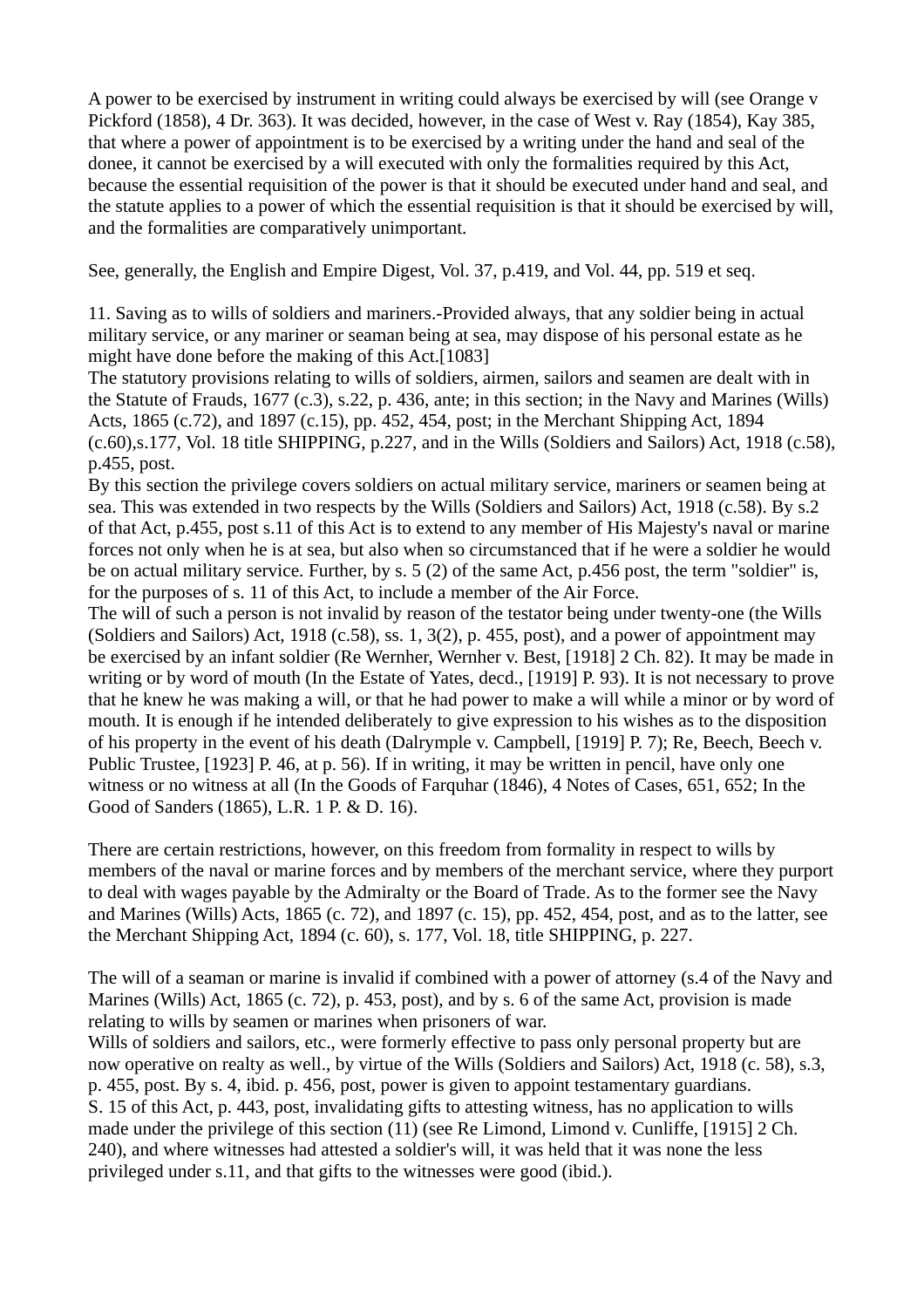Return to civil life prior to death does not operate as a revocation of the will (In the Goods of Coleman, [1920] 2 I.R. 332); formalities are not required to effectuate revocation (In the estate of Gossage Wood v. Gossage, [1921] P. 194).

As to who is a soldier or a sailor for the purposes of this privilege, and what constitutes being on "actual military service," or "being at sea," see the English and Empire Digest, Vol. 39, pp. 332 et seq Vol. 44, pp. 304, 305.

[S. 12 rep. 28 & 29 Vict. C. 112, s. 1.]

13. Publication of will not requisite.- Every will executed in manner herein-before required shall be valid without any other publication thereof. [1084]

"Publication" was a declaration by the testator in the presence of witnesses that the instrument produced to them was his will. Its place is now taken by the proper attestation by two witnesses.

14. Will not to be void on account of incompetency of attesting witness.-If any person who shall attest the execution of a will shall at the time of the execution thereof or at any time afterwards be incompetent to be admitted a witness to prove the execution thereof; such will shall not on that account be invalid. [1085]

As to the competence of witnesses, see Halsbury's Laws of England, Vol. 13 pp. 569, 570.

15. Gifts to an attesting witness, or his or her wife or husband, to be void.-If any person shall attest the execution of any will to whom or to whose wife or husband any beneficial devise, legacy, estate, interest, gift, or appointment, of or affecting any real or personal estate (other than and except charges and directions for the payment of any debt or debts), shall be thereby given or made, such devise, legacy, estate, interest, gift, or appointment shall, so far only as concerns such person attesting the execution of such will, or the wife or husband of such person, or any person claiming under such person or wife or husband, be utterly null and void, and such person so attesting shall be admitted as a witness to prove the execution of such will, or to prove the validity or invalidity thereof, notwithstanding such devise, legacy, estate, interest, gift, or appointment mentioned in such will. [1086]

As to the application of this section to the will of a soldier or sailor made under the privilege reserved by s. 11, see the notes to that section, p. 442, ante. The mere fact that witnesses are supernumerary witnesses does not save them from the disqualification under the section, if in fact they are attesting a will which is executed under the affirmative provisions of the Act (see Randfield v. Randfield (1860), 8 H.L. Cas. 225, 232). Where a solicitor is appointed trustee of a will and empowered to make professional charges, he will, if he attests such will, lose his right to profit costs, since such right could only be claimed under the will as a beneficial interest under it (Re Pooley (1888), 40 Ch.D. 1). But a devisee loses nothing by marrying a witness after the execution of the will (Thorpe v. Bestuick (1881), 6 Q.B.D. 311); and this, no doubt, applies equally to a legatee.

The section contemplates a beneficial interest to the party, and a witness may therefore be an executor or trustee of the will. As to an executor, see Griffiths v. Griffiths (1871) L.R. 2 P. & D. 300, and s. 17, hereof, post; and as to a trustee, see In the Goods of Ryder (1843), 2 Notes of Cases, 462.

The husband or wife of a creditor whose debt is charged on the property by the will may be a witness without impairing the creditors rights ; see s. 16, post.

A witness, to a codicil may take a devise under the will even if the codicil confirms the will, or if it revokes legacies given by the will, so as indirectly to increase his share of the residue (Gurney v. Gurney (1855) 3 Drew. 208; Tempest v. Tempest (1856) 2 K. & J. 635).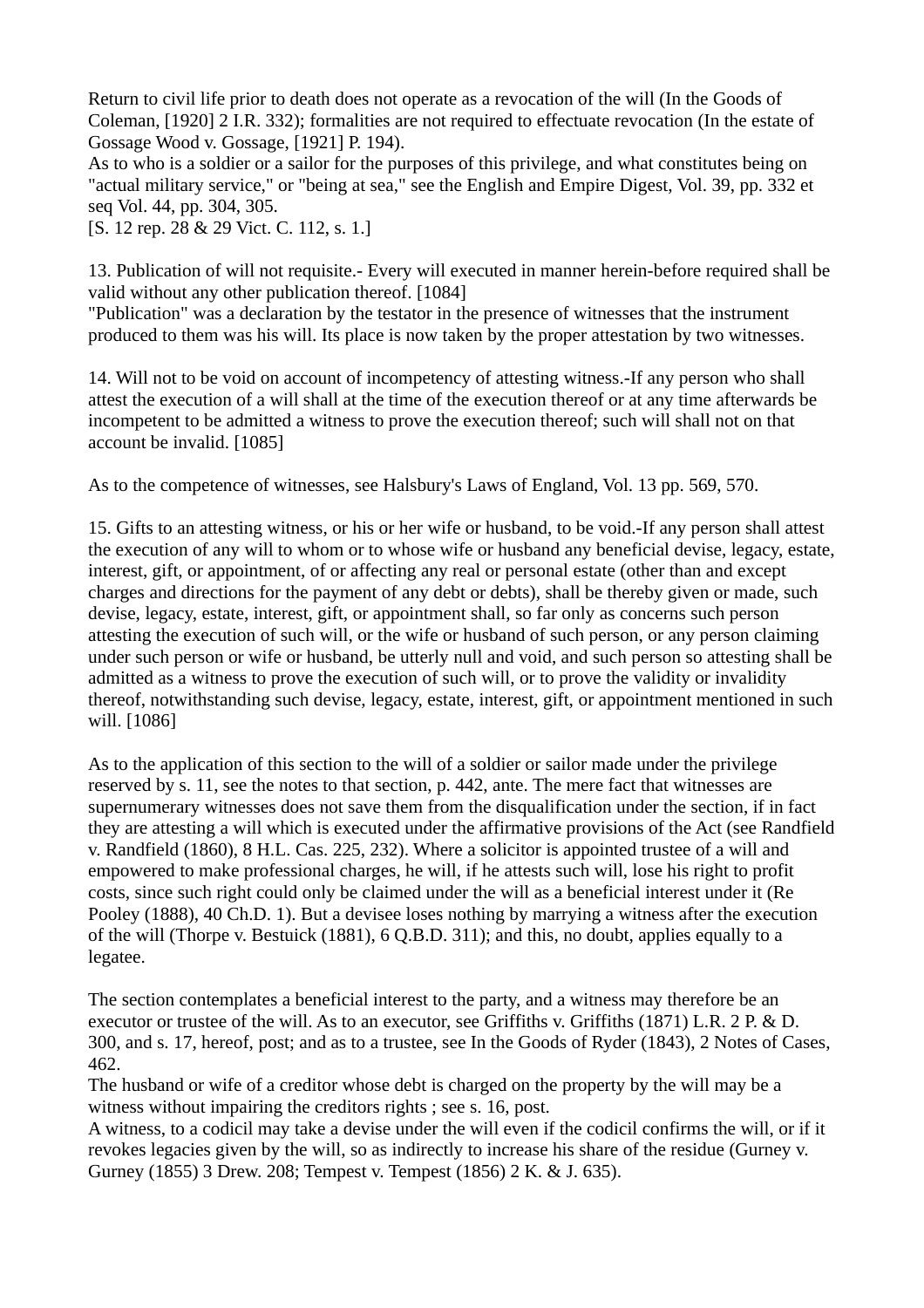16. Creditor attesting a will charging estate with debts shall be admitted a witness.-In case by any will any real or personal estate shall be charged with any debt or debts, and any creditor, or the wife or husband of any creditor whose debt is so charged, shall attest the execution of such will, such creditor notwithstanding such charge shall be admitted a witness to prove the execution of such will, or to prove the validity or invalidity thereof. [1087] See note to s. 15 ante.

17. Executor shall be admitted a witness.- No person shall, on account of his being an executor of a will, be incompetent to be admitted a witness to prove the execution of such will, or a witness to prove the validity or invalidity thereof. [1088] See note to s. 15 ante.

18. Wills to be revoked by marriage, except in certain cases.-Every will made by a man or woman shall be revoked by his or her marriage (except a will made in exercise of a power of appointment, when the real or personal estate thereby appointed would not in default of such appointment, pass to his or her heir, customary heir, executor, or administrator, or the person entitled as his or her next of kin under the statute of distributions). [1089]

The marriage of a native-born or a naturalised English subject would not operate as a revocation if such marriage would be invalid according to English law (Mette v. Mette (1859), 1 Sw. & Tr. 416; and a will made in contemplation of a particular marriage is not now revoked by the solemnisation of the contemplated marriage (Law of Property Act 1925, (c. 20) s. 177 Vol. 15, title REAL PROPERTY p. 359)

As to a will coming within the exception in this section see Re Paul, Public Trustee v. Pearce, [1921] 2 Ch. 1.

For the revocation of a will by marriage on the validity of a subsequent nuncupative will, see In the Estate of Wardrop (John) (decd.), [1917] p. 54.

See generally the English and Empire Digest, Vol. 44, pp. 318-320.

19. No will to be revoked by presumption from altered circumstances. -No will shall be revoked by any presumption of an intention on the ground of an alteration in circumstances. [1090] See Re Wells Trusts, Hardisty v. Wells (1889), 42 Ch. D. 616.

20. No will to be revoked otherwise than as aforesaid or by another will or codicil or by destruction thereof. -No will or codicil, or any part thereof, shall be revoked otherwise than as aforesaid, or by another will or codicil executed in manner herein-before required, or by some writing declaring an intention to revoke the same and executed in the manner in which a will is herein-before required to be executed, or by the burning, tearing, or otherwise destroying the same by the testator, or by some person in his presence and by his direction, with the intention of revoking the same. [1091]

The cancellation of a will is an equivocal act and of no effect unless there is an intention to revoke (Smith v. Cunningham (1823), 1 Ad. 448). Where a will has been torn up without the testator's authority, he cannot, by any subsequent ratification of the destruction, render the act a valid revocation of the will. If a testator under such circumstances desires that the act of destruction, performed without his authority at the time, should prevail, he has it. in his power effectually to revoke his will in accordance with the Act. He can either execute a document expressly revoking his will or he can make a fresh will dealing with his property in any way 'he chooses (Gill v. Gill, [1909] P. 157, 161, 162).

Where the revocation of a will is dependent on a condition which is not fulfilled, such revocation is inoperative (In the Estate of J. R. Southerden, Adams v. Southerden, [1925] P. 177).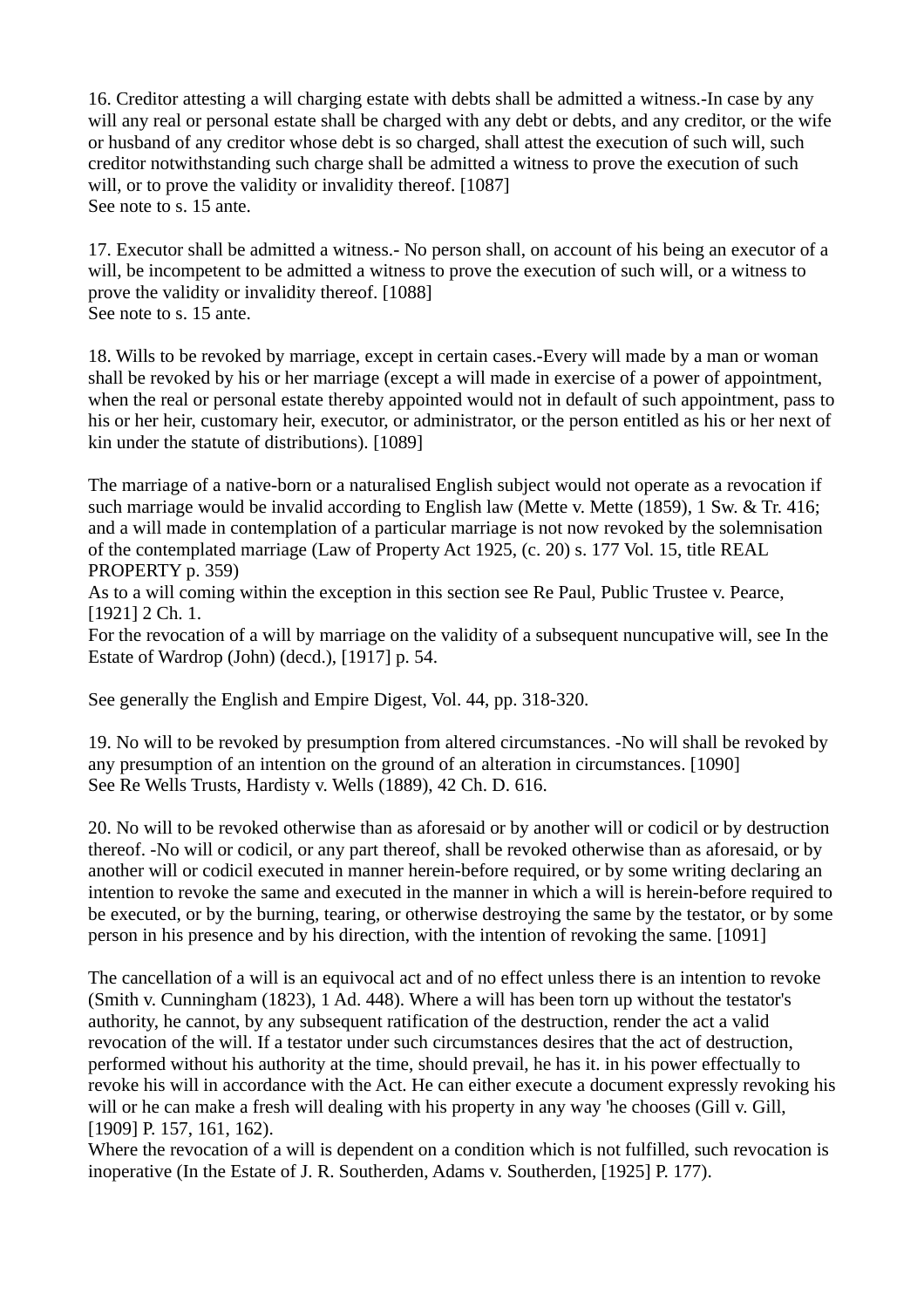See also Re Robinson, Lamb v. Robinson, [1930] W.N. 166 (will invalid [sic] under s.15, p. 443, ante-whether effective to revoke earlier will).

For revocation of wills of soldiers, sailors, etc., see s. 11, and note, p. 442, ante. As to revocation generally, see Halsbury's Laws of England, Vol. 28, pp. 562-575, and the English and Empire Digest, Vol. 44, pp. 315-365.

21. No alteration in a will after execution except in certain cases, shall have any effect, unless executed as a will. -No obliteration, interlineation, or other alteration made in any will after the execution thereof shall be valid or have any effect, except so far as the words or effect of the will before such alteration shall not be apparent, unless such alteration shall be executed in like manner as hereinbefore is required for the execution of the will; but the will, with such alteration as part thereof, shall be deemed to be duly executed if the signature of the testator and the subscription of. the. witnesses be made in the margin or on some other part of the will opposite or near to such alteration, or at the foot or end of or opposite to a memorandum referring to such alteration, and written at the end or some other part of the will. [1092]

When a will is altered after execution, the testator and witnesses must place their names or initials (see In the Goods of Blewitt (1880), 5 P. D.,116) opposite or near to such alteration in the margin or elsewhere, or a memorandum referring to the alterations must be written at the end or some other part of the will, and the testator and witnesses must place their names "at the foot or end of" or "opposite to" the memorandum. If alterations are made before execution, it is, although the Act does not require it, prudent to affix the signatures to them or to refer to them in the attestation clause, if any.

See also Halsbury's Laws of England, Vol. 28, pp. 559-561, and the English and Empire Digest, Vol. 44, pp. 305-315.

22. No revoked will shall be revived otherwise than by re-execution or a codicil., etc.-No will or codicil, or any part thereof, which shall be in any manner revoked, shall be revived otherwise than by the re-execution thereof or by a codicil executed in manner herein-before required and showing an intention to revive the same; and when any will or codicil which shall be partly revoked, and afterwards wholly revoked, shall be revived, such revival shall not extend to so much thereof as shall have been revoked before the revocation of the whole thereof, unless an intention to the contrary shall be shown. [1093]

"Unless an intention to the contrary shall be shown."-This means, unless there is an intention to revive the part revoked before the revocation of the whole. For revival generally, see Halsbury's Laws of England, Vol. 28, pp. 575, 576, and the English and Empire Digest, Vol. 44, pp. 365-370.

23. Subsequent conveyance or other act not to prevent operation of will.-No conveyance or other act made or done subsequently to the execution of a will of or relating to any real or personal estate therein comprised, except an act by which such will shall be revoked as aforesaid, shall prevent the operation of the will with respect to such estate or interest in such real or personal estate as the testator shall have power to dispose of by will at the time of his death. [1094]

The section does not apply to cases where the thing meant to be given is gone. Thus, where a testatrix devised all her freehold messuages in S. to trustees in trust to sell and stand possessed of the proceeds in trust for A, and gave the residue of her personal estate to the trustees in trust for B, and after the date of her will sold the houses and conveyed them to the purchaser, and he deposited the conveyance and the title deeds thereof with her, to secure part of the purchase-money, it was held that the security and the money due on it did not pass under this section to the trustees in trust for A, but to the trustees in trust for B (Moor v. Raisbeck (1841) 12 Sim. 123, 139). So, also, where a testatrix devised a real estate and afterwards sold it and the purchase was not completed until after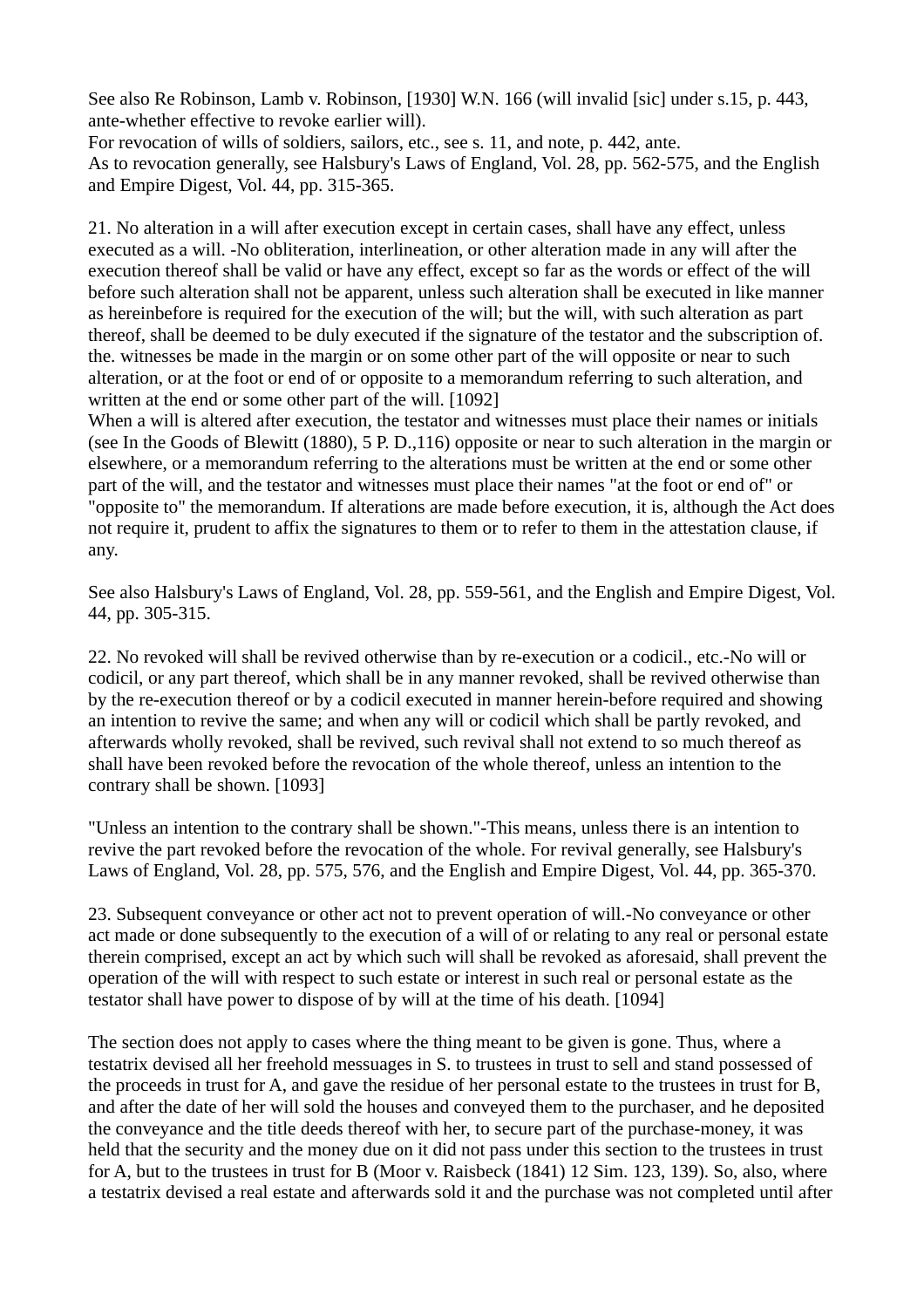her death, it was held that the purchase-money belonged to the personal representatives, and not to the devisees of the testatrix, notwithstanding her lien on the estate for the purchase-money, and notwithstanding this section (Farrar v. Winterton (Earl) (1842), 5 Beave 1).

In the course of his judgment in the last-mentioned case, Lord Langdale said: "The beneficial interest in the land which she had devised was not at her disposition but was by her act, wholly vested in another at the time of her death, and the case is clearly distinguishable from cases in which testators, notwithstanding conveyances made after the dates of their wills, have retained estates or interests in the property which remain subject to their disposition." For modes of failure of a gift, see, generally, the English and Empire Digest, Vol. 44, pp. 403-416.

24. Wills shall be construed, as to the estate comprised, to speak from the death of the testator.- Every will shall be construed, with reference to the real estate and personal estate comprised in it, to speak and take effect as if it had been executed immediately before the death of the testator, unless a contrary intention shall appear by the will. [1095]

This section only applies to the real and personal estate comprised in it, and not to the objects of the testator's bounty (Re Coley, Hollinshead v. Coley, [1903] 2 Ch. 102 ; Amyot v. Dwarris [1904] A.C. 268). Previously to the passing of the Act a gift of a testator's real and personal estate was construed as passing the real estate belonging to the testator at the time when the will was made only, and the personal estate which belonged to the testator at the time of his death (Jarm. on Wills, 5th Edn., p. 290). Since the Act, a will must, unless it shows a contrary intention, be construed as if the condition of things to which it refers was that immediately before the testator's death (Higgins v. Dawson [1902] A.C. 1, per Lord HALSBURY, at p. 7; Re Reeves, Reeves v. Pawson, [1928] 1 Ch. 351; and see Halsbury's Laws of England, Vol. 28, pp. 680, 681, 691, 692, and the English and Empire Digest, Vol. 44, pp. 534-536, 645-654).

"Unless a contrary intention shall appear by the will."-The contrary intention must be found in the will (Boyes v. Cook (1880), 14 Ch.D. 53, 57); but it is not necessary that such contrary intention should be expressed in so many words, or in some way quite free from doubt; but it is to be gathered by adopting, in reference to the expression used by the testator, the ordinary. rules of construction applicable to wills (Cole v. Scott (1849) 1 Mac. & G. 518; and see Re Wells, Hardisty v. Wells (1889), 42 Ch. D. 646; Re Evans, Evans v. Powell [1909] 1 Ch. 784; Emuss v. Smith (1848), 2 De, G. & Sm. 722; Saxton v. Saxton (1879), 13 Ch. D. 359; Douglas v. Doughlas (1854), Kay 400; Re Bancroft, Bancroft v. Bancroft, [1928] 1 Ch. 577; and, generally, the English and Empire Digest, Vol. 44, pp., 647, 648. As to the introduction of the word "now" into the gift, see Cole v. Scott (1849), 1 Mac. & G. 518 at p. 528, and, generally, the English and Empire Digest Vol. 44, pp. 648, 649.

The section now applies to the wills of married women (see note to S. 8, p. 440, ante).

25. Residuary devises shall include estates comprised. in lapsed and void devises.- Unless a contrary intention shall appear by the will, such real estate or interest therein as shall be comprised or intended to be comprised in any devise in such will contained, which shall fail or be void by reason of the death of the devisee in the lifetime of the testator, or by reason of such devise being contrary to law or otherwise incapable of taking effect shall be included in the residuary devise (if any) contained in such will. [1096]

The section applies only to the case where the residuary devise is so worded as to apply universally to all land of the testator that is not otherwise disposed of (Springett v. Jennings (1871), 6 Ch. App. 333, 338), and not to the case where the gift is only of a particular residue, as such a gift is in effect specific (Re Brown (1855 ), 1 K. & J. 522, per PAGE WOOD, V.C. at p. 526).

26. A general devise of the testator's lands shall include copyhold and leasehold as well as freehold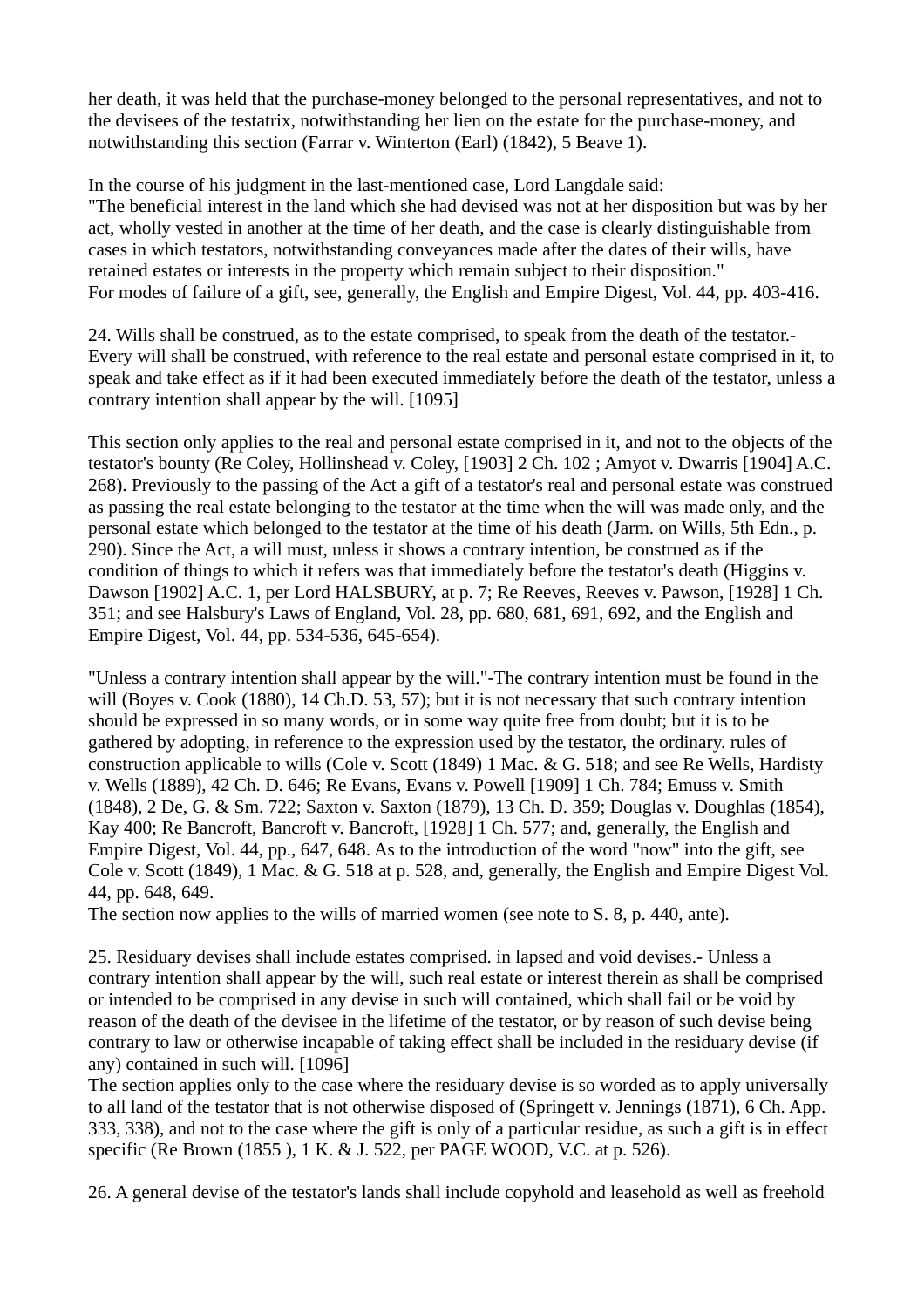lands, in the absence of a contrary intention.-A devise of the land of the testator, or of the land of the testator in any place or in the occupation of any person mentioned in his will, or otherwise described in a general manner, and any other general devise which would describe a customary copyhold, or leasehold estate if the testator had no freehold estate which could be described by it, shall be construed to include the customary, copyhold and leasehold estates of the testator, or his customary, copyhold, and leasehold estates, or any of them, to which such description shall extend, as the case may be, as well as freehold estates, unless a contrary intention shall appear by the will. [1097]

With regard to copyholds and their extinction since January 1, 1926, see Preliminary Note, p. 433, ante.

With regard to leaseholds, see Re Holt, Holt v. Holt, [1921] 2 Ch. 17, and, generally, the English and Empire Digest, Vol. 44, pp. 660, 661.

"Contrary intention."-See note to s. 24, p. 445, ante and Wilson v. Eden (1852) 16 Beav. 153; Prescott v. Barker (1874), 9 Ch.App. 174, and Re Guyton and Rosenberg [1901] 2 Ch. 591.

27. A general gift of realty or personalty shall include property over which the testator has a general power of appointment.-A general devise of the real estate of the testator, or of the real estate of the testator in any place or in the occupation of any person mentioned in his will, or otherwise described in a general manner, shall be construed to include any real estate or any real estate to which such description shall extend (as the case may be), which he may have power to appoint in any manner he may think proper, and shall operate as an execution of such power, unless a contrary intention shall appear by the will; and in like manner a bequest of the personal estate of the testator, or any bequest of personal property described in a general manner, shall be construed to include any personal estate, or any personal estate to which such description shall extend (as the case may be), which he may have power to appoint in any manner he may think proper, and shall operate as an execution of such power, unless a contrary intention shall appear by the will. [1098]

The section extends only to general powers and not to particular or restricted powers (Cloves v. Awdry (1850), 12 Beav. 604); see, generally, on this section, the English and Empire Digest, Vol. 37, pp. 435-445. For the exercise of powers by will made abroad, see Re Lewal, Gould v. Lewal [1918] 2 Ch. 391; Re Strong, Strong v. Meissnner (1925), 95 L.J. Ch. 22, and, generally, the English and Empire Digest, Vol. 11, pp. 381-386.

The effect of this section is that, in the absence of a contrary intention appearing by the will, a general devise of real estate includes any real estate over which the testator may at his death (see ss. 23, 24, p. 445, ante, and Stillman v. Weedon (1848), 16 Sim. 26) have a general power of appointment and operates as an exercise of the power, and a general bequest of personal estate includes any personal estate over which the testator may at the like period have a general power of appointment, and operates as an exercise of such power. For the exercise of such a power by a British subject living abroad, see Re Simpson, [1916] 1 Ch. 502.

In the exercise of particular or restricted -powers (and of general powers before this Act came into operation) the power must be referred to in the will or the property over which the power extended must be mentioned to show that the testator intended that his disposition should operate upon such property, or there must be in the will some other clear internal evidence of an intention to exercise the power.

For the exercise by will of a non-existent power, the creation of the power subsequent to the will, and the confirmation of the will including the exercise by a codicil, see Re Bower, Bower v. Mercer (1929), 141 L.T. 639.

See also Wrigley v. Lowndes, [1908] P. 348; Re Wilkinson's Settlement Butler v. Wilkinson, [1907] 1 Ch. 620; and, generally, the English and Empire Digest, Vol. 37 pp. 446-460.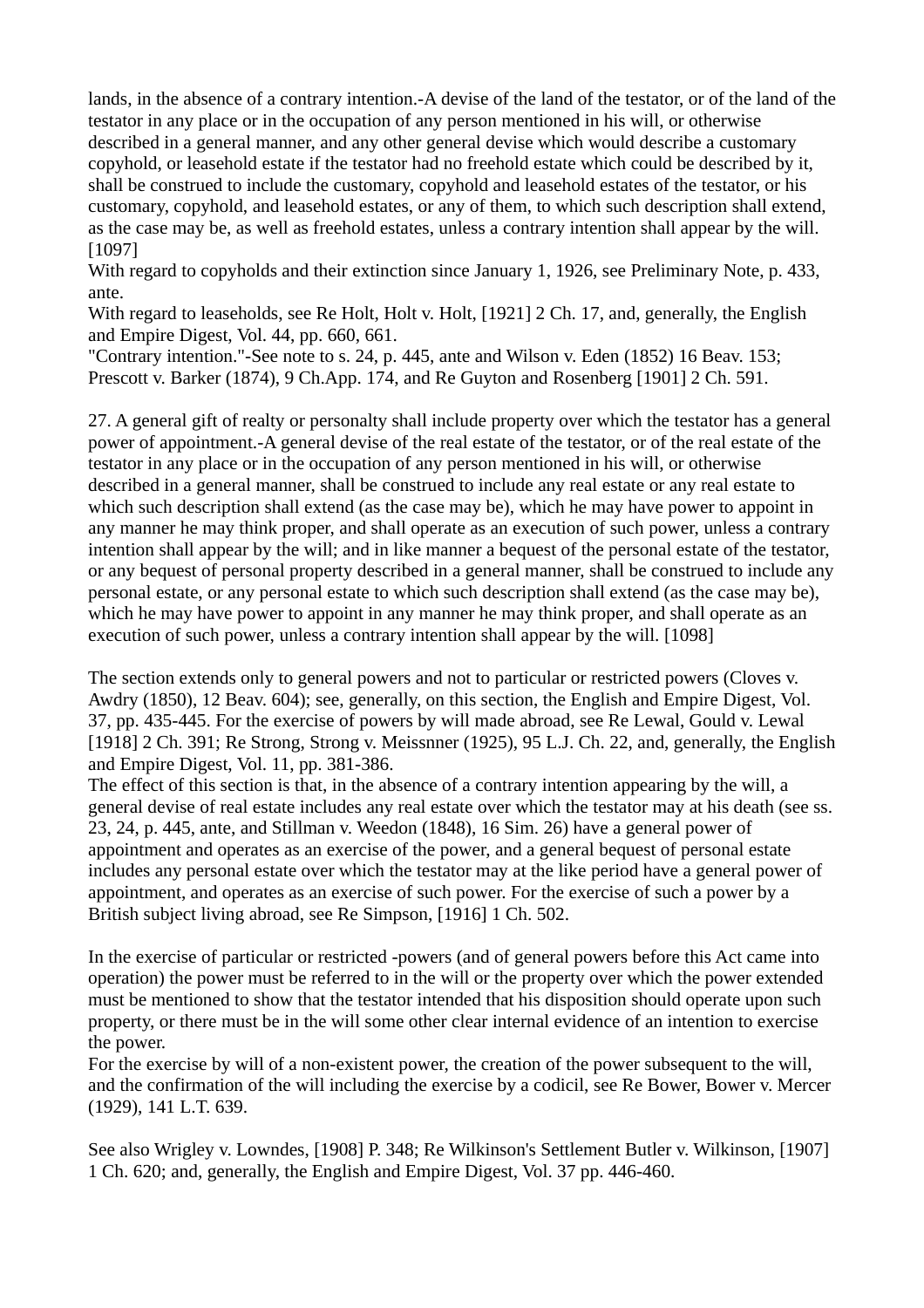28. A devise of real estate without any words of limitation shall pass the fee, etc.-Where any real estate shall be devised to any person without any words of limitation, such devise shall be construed to pass the fee simple, or other the whole estate or interest which the testator had power to dispose of by will in such real estate, unless a contrary intention shall appear by the will. [1099] As to what amounts to a contrary- intention, see Re Gannon, Spence v. Martin, [1914] 1 I.R. 86, and, generally, the English and Empire Digest, Vol. 44, pp. 952, 953. The provisions of this section have since been in effect extended to conveyances inter vivos; see s.60 of the Law of Property Act, 1925 (c. 20), Vol. 15, title REAL PROPERTY, p. 237; and see ss. 30, 31, p. 448 post.

29. The words "die without issue," or "die without leaving issue," etc., shall mean a want or failure of issue in the lifetime or at the death of the person, except in certain cases-In any devise or bequest of real or personal estate the words "die without issue," or "die without leaving issue," or "have no issue," or any other words which may import either a want or failure of issue of any person in his lifetime or at the time of his death, or an indefinite failure of his issue, shall be construed to mean a want or failure of issue in the lifetime or at the time of the death of such person, and not an indefinite failure of his issue, unless a contrary intention shall appear by the will, by reason of such person having a prior estate tail, or of a preceding gift, being, without any implication arising from such words, a limitation of an estate tail to such person or issue, or otherwise: Provided, that this Act shall not extend to cases where such words as aforesaid import if no issue described in a preceding gift shall be born, or if there shall be no issue who shall live to attain the age or otherwise answer the description required for obtaining a vested estate by a preceding gift to such issue. [1100]

In wills made before January 1, 1838, the words "die without issue" were construed to mean the death of the person spoken of, and failure of his issue at the time of his death or at any time afterwards, unless the context shows the meaning to be confined to a failure of issue at the time of his death and the rule applied both to real and personal estate (Hawk, Wills, 2nd Edn. p. 257). The object of the section is to redress the inconvenience arising from the words "dying without issue" or similar words having acquired a legal meaning different from the popular meaning (Greenway v. Greenway (1859), 1 Giff. 131).

The express exceptions and proviso which are mentioned in the latter part of the section are intended to define the cases in which an intention contrary to the rule may appear by the will (ibid. p. 136). For a consideration of this section, see Halsbury's Laws of England, Vol. 28, pp. 833-840, and for cases, see the English and Empire Digest, Vol. 44, pp. 1118-1150.

30. Devise of realty to trustees or executors shall pass the fee, etc., except in certain cases.-Where any real estate (other than or not being a presentation to a church) shall be devised to any trustee or executor, such devise shall be construed to pass the fee simple or other the whole estate or interest which the testator had power to dispose of by will in such real estate, unless a definite term of years, absolute or determinable, or an estate of freehold, shall thereby be given to him expressly or by implication. [1101] See note to s. 31, post.

31. Trustees under an unlimited devise, where the trust may endure beyond the life of a person beneficially entitled for life, shall take the fee, etc.-Where any real estate shall be devised to a trustee, without any express limitation of the estate to be taken by such trustee, and the beneficial interest in such real estate, or in the surplus rents and profits thereof, shall not be given to any person for life, or such beneficial interest shall be given to any person for life, but the purposes of the trust may continue beyond the life of such person, such devise shall be construed to vest in such trustee the fee simple, or other the whole legal estate which the testator had power to dispose of by will in such real estate, and not an estate determinable when the purposes of the trust shall be satisfied. [1102]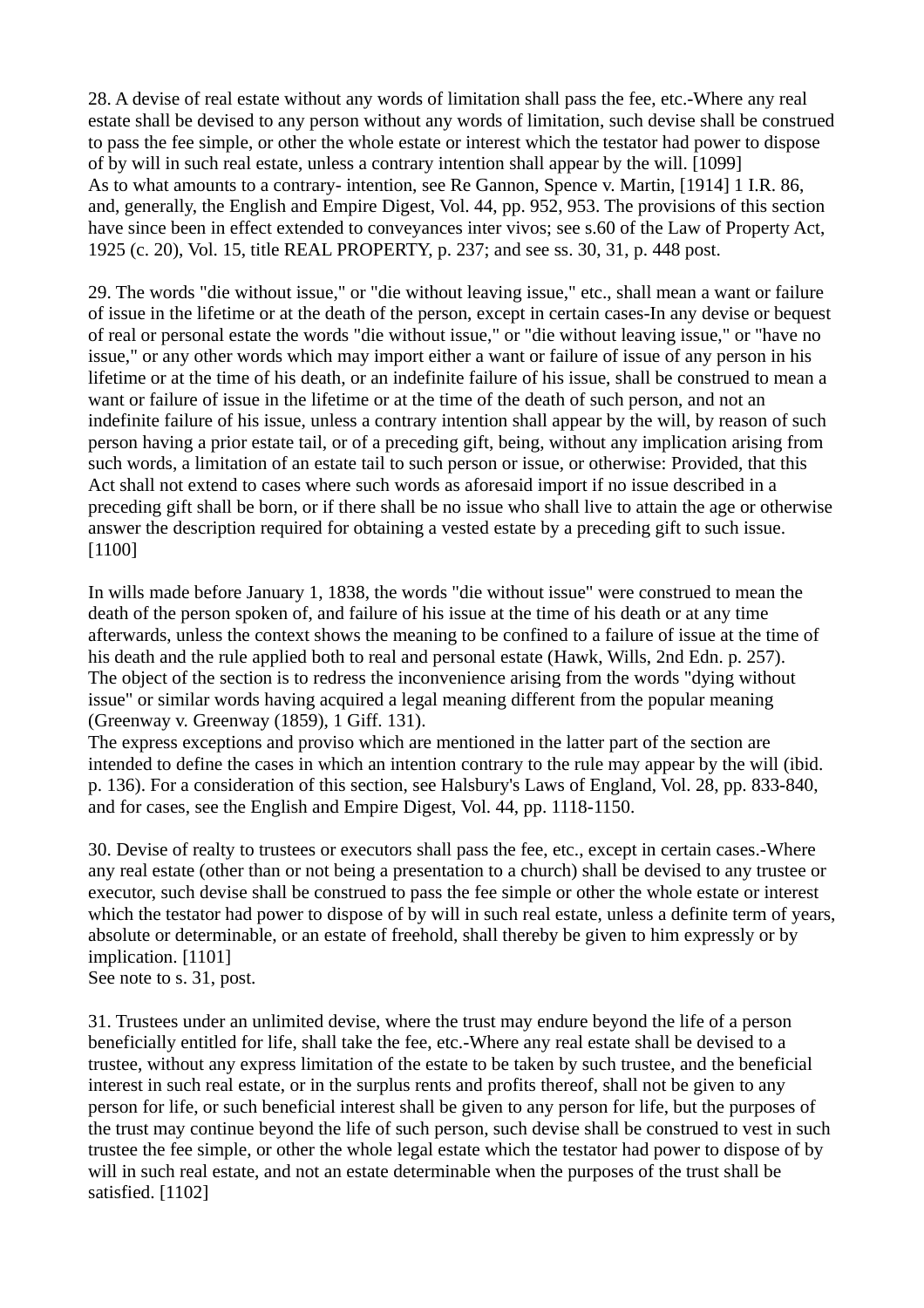Before the Act came into operation a devise of real estate would in the absence of words of limitation pass only a life estate unless there were expressions in the will showing clearly an intention that some other or greater estate should pass.

It must be borne-in mind that the only legal estate or interest that can now be created or subsist in land is an estate in fee simple absolute in possession or a term of years absolute (Law of Property Act, 1925 (c. 20), s.1(1), Vol. 15, title REAL PROPERTY, p. 177). See also Re Collins, Towers v. Collins, [1929] 1 Ch. 201, and Re Barrat Body v. Barrat, [1929] 1 Ch. 336; Re Dawson's Settled Estates, [1928] 1 Ch. 421.

32. Devises of estates tail shall not lapse where inheritable issue survives, etc.-Where any person to whom any real estate shall be devised for an estate tail or an estate in quasi entail shall die in the lifetime of the testator leaving issue who would be heritable under such entail, and any such issue shall be living at the time of the death of the testator, such devise shall not lapse, but shall take effect as if the death of such person had happened immediately after the death of the testator, unless a contrary intention shall appear by the will. [1103]

Entailed interests may now be created by way of trust in personal as well as in real property, and all statutory provisions relating to estates tail in real property apply to entailed interests in personal property (see Law of Property Act, 1925 (c. 20), s.130(1), Vol. 15, title REAL PROPERTY, p. 308). As to the power of a tenant in tail in possession to dispose of property by specific bequest or devise, see the Law of Property Act, 1925 (c. 20), s.176, Vol. 15, title REAL PROPERTY, p. 358.

33. Gifts to children or other issue who leave issue living at the testator's death shall not lapse.- Where any person being a child or other issue of the testator to whom any real or personal estate shall be devised or bequeathed for any estate or interest, not determinable at or before the death of such person shall die in the lifetime of the testator leaving issue, and any such issue of such person shall be living at the time of the death of the testator, such devise or bequest shall not lapse, but shall take effect as if the death of such person had happened immediately after the death of the testator, unless a contrary intention shall appear by the will. [1104]

Apart from this section, a devise or bequest lapses, i.e. fails, if the devisee or legatee dies in the testator's lifetime. See, generally, the English and Empire Digest, Vol. 44, pp. 492-502. Property saved from lapse by the section will pass, generally, by the will of the "child or other issue" who dies before the testator just as if he had lived to possess it (Johnson v. Johnson (1843), 3 Hare 157). But if the devise or bequest of the "child or other issue" is made to the original testator himself, it fails, and the property devolves as if the "child or other issue" had died intestate (Re Hensler, Jones v. Hensler (1881), 19 Ch.D. 612).

This section does not apply where the devise or bequest is to the testator's children as a class (Browne v. Hammond (1858), 70 E. R. 400; Re Harvey's Estate, Harvey v. Gillow, [1893] 1 Ch. 567).

See, generally, the English and Empire Digest, Vol. 44, pp. 502-506.

The testator may insert a provision in his will against the possibility of lapse (Re Morris, Corfield v. Weller (1916), 86 L. J. Ch. 456; the English and Empire Digest, Vol. 44, pp. 501, 502.

34. Act not to extend to wills made before 1838, or to estates pur autre vie of persons who die before 1838.-This Act shall not extend to any will made before the first day of January one thousand eight hundred and thirty-eight; and every will re-executed or republished, or revived by any codicil, shall for the purposes of this Act be deemed to have been made at the time at which the same shall be so re-executed, republished or revived ; and this Act shall not extend to any estate pur autre vie of any person who shall die before the first day of January one thousand eight hundred and thirtyeight. [1105]

As to republication generally, see Halsbury's Laws of England, Vol. 28 pp. 577-579 and the English and Empire Digest, Vol. 44, pp. 370-382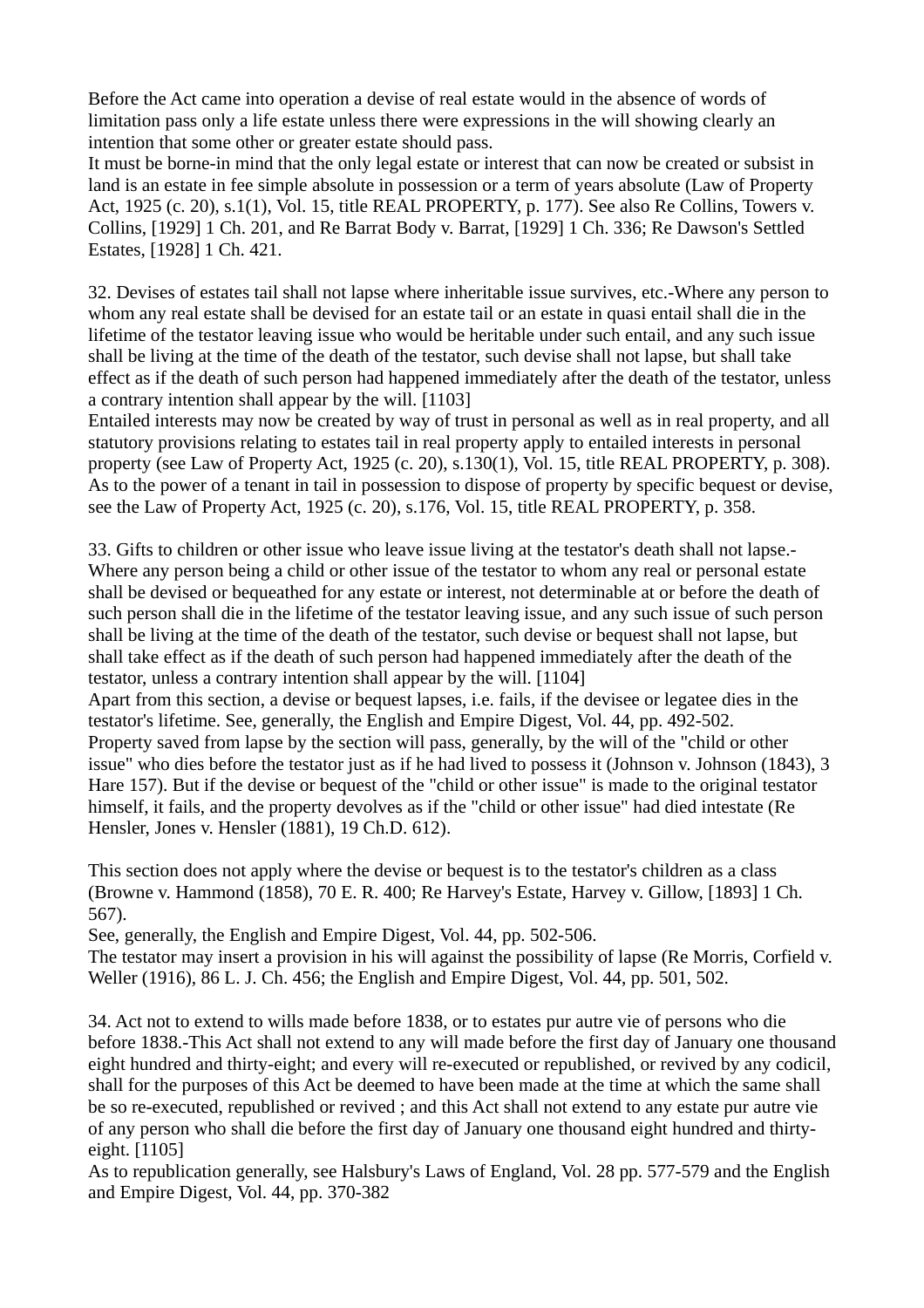35. Act does not to extend to Scotland.-This Act shall not extend to Scotland. [1106] [S. -36 rep. .37 & 38 Vict. ca. 35 (SLR.).]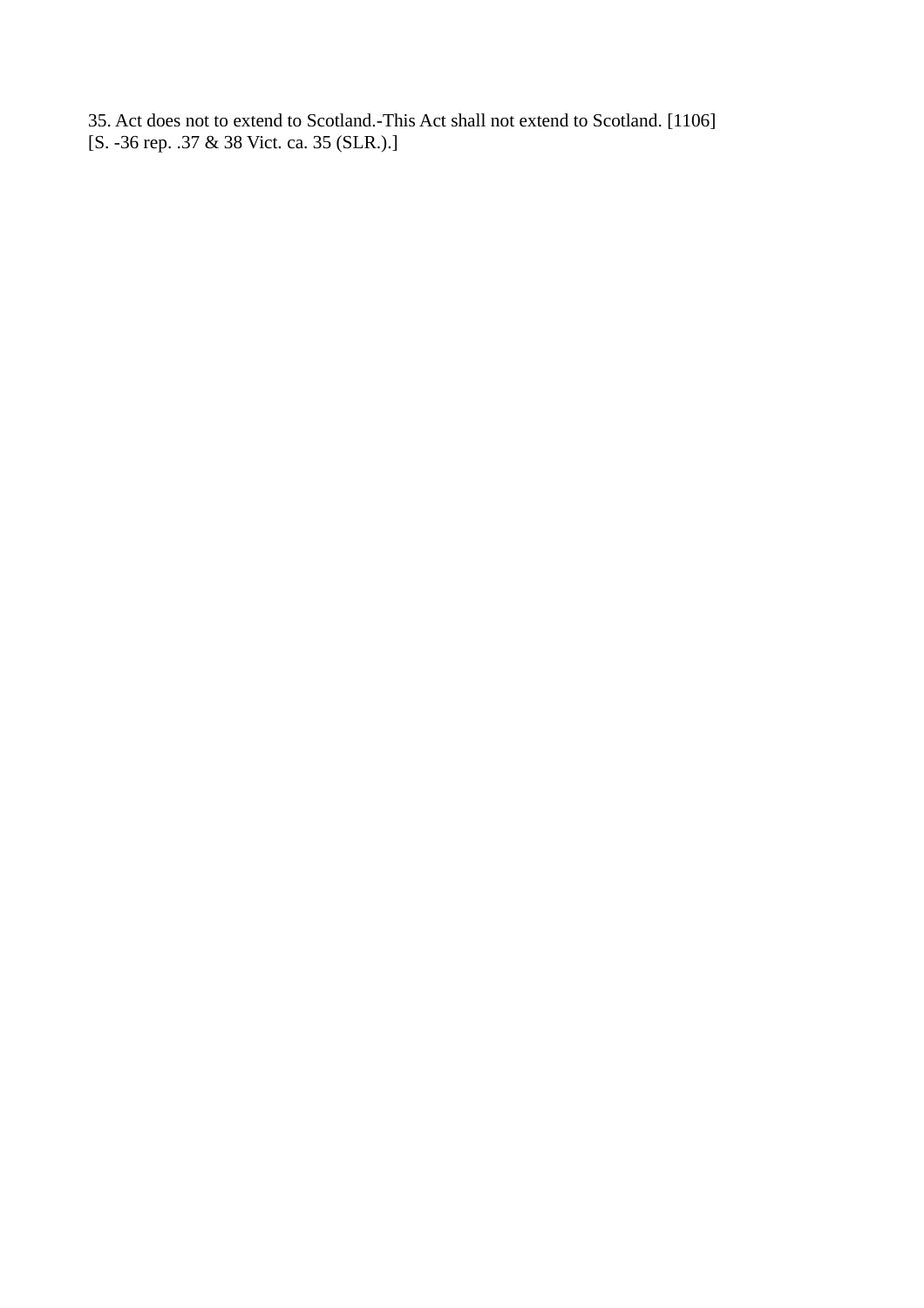### THE

#### ACT. 1868 DOCUMENTARY EVIDENCE 31 & 32 Vic. c. 37 (Imperial)

Amended by

Statute Law Revision Act, 1893, 56 & 57 Vic. c. 14 Forgery Act, 1913, 3 & 4 Geo. 5, c. 27

 $\lambda_{\rm A}$ 

An Act to amend the Law relating to Documentary Evidence in certain cases

 $[25 \text{ June } 1868]$ 

Preamble (repealed, except as to any part of Her Majesty's dominions out of the<br>United Kingdom, by the Statute Law Revision Act, 1893, 56 & 57 Vic. c. 14).

1. Short title. This Act may be cited for all Purposes as "The Documentary Evidence Act, 1868.'

2. Mode of proving certain documents. Prima facie Evidence of any Proclamation, Order, or Regulation issued before or after the passing of this Act by Her Majesty or by the Privy Council, also of any Proclamation, Order, or Regulation issued before or after the passing of this Act by or under the authority of any such Department of the Government or Officer as is mentioned in the First Column of the Schedule hereto, may be given in all Courts of Justice, and in all legal Proceedings whatsoever, in all or any of the Modes herein-after mentioned; that is to say:

- (1) By the Production of a Copy of the Gazette purporting to contain such Proclamation, Order, or Regulation.
- (2) By the Production of a Copy of such Proclamation, Order, or Regulation purporting to be printed by the Government Printer, or, where the Question arises in a Court in any British Colony or Possession, of a Copy purporting to be printed under the Authority of the Legislature of such British Colony or Possession.
- (3) By the Production, in the Case of any Proclamation, Order, or Regulation issued by Her Majesty or by the Privy Council, of a Copy or Extract purporting to be certified to be true by the Clerk of the Privy Council, or by any One of the Lords or others of the Privy Council, and in the case of any Proclamation, Order, or Regulation issued by or under the Authority of any of the said Departments or Officers, by the Production of a Copy or Extract purporting to be certified to be true by the Person or Persons specified in the Second Column of the said Schedule in connexion with such Department or Officer.

Any Copy or Extract made in pursuance of this Act may be in Print or in Writing, or partly in Print and partly in Writing.

475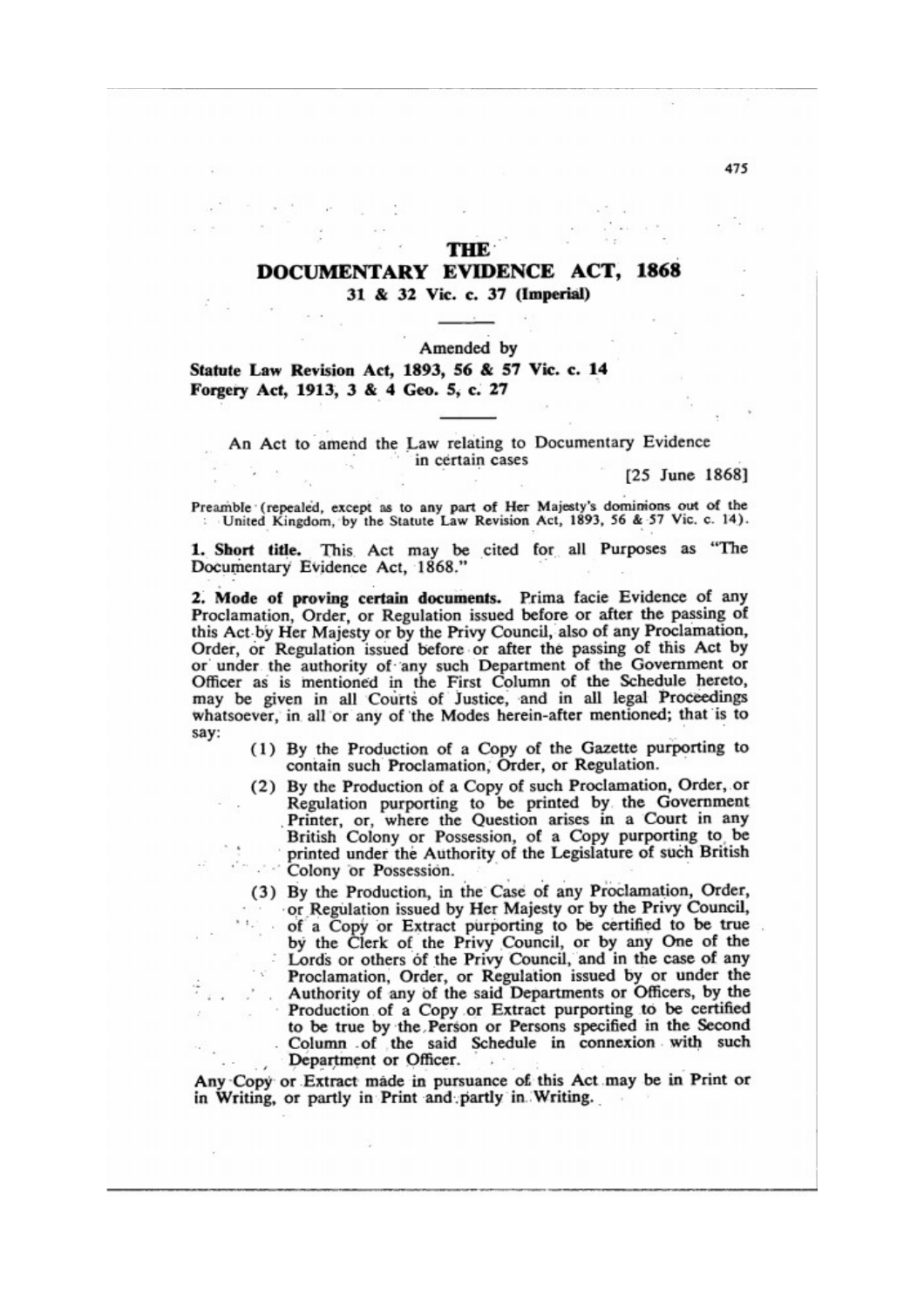No Proof shall be required of the Handwriting or official Position of any Person certifying, in pursuance of this Act, to the Truth of any Copy of or Extract from any Proclamation, Order, or Regulation.

As to the present application of this Act, see 15 Halsbury's Laws of England 3rd ed., p. 367.

3. Act to be in force in Colonies. Subject to any Law that may be from Time to Time made by the Legislature of any British Colony or Possession, this Act shall be in force in every such Colony and Possession.

See also Evidence Act, 1898, 62 Vic. No. 15, s. 5 (Queensland), post.

4. Punishment for Forgery or knowingly tendering forged documents in evidence. If any Person commits any of the Offences following, that is to say,

- (1) Prints any Copy of any Proclamation, Order, or Regulation which falsely purports to have been printed by the Government Printer, or to be printed under the Authority of the Legislature of any British Colony or Possession, or tenders in Evidence any Copy of any Proclamation, Order or Regulation which falsely purports to have been printed as aforesaid, knowing that the same was not so printed; or
- (2) Forges or tenders in Evidence, knowing the same to have been forged, any Certificate by this Act authorized to be annexed to a Copy of or Extract from any Proclamation, Order, or Regulation;

he shall be guilty of Felony, and shall on Conviction be liable to be sentenced to Penal Servitude [for such Term as is prescribed by the Penal Servitude Act, 1864, as the least Term to which an Offender can be sentenced to Penal Servitude, or to be imprisoned for any Term not exceeding Two Years, with or without Hard Labour.]

As amended by the Statute Law Revision Act, 1893, 56 & 57 Vic. c. 14 (Imperial).

Act referred to:

Penal Servitude Act, 1864, 27 & 28 Vic. c. 47, repealed.

Subsection (2) was repealed as to England and Ireland by the Forgery Act, 1913, 3 & 4 Geo. 5, c. 27, s. 20. The words in square brackets were repealed, except as to any part of Her Majesty's dominions out of the United Ki

5. Definition of terms. (1) The following Words shall in this Act have the Meaning hereinafter assigned to them, unless there is something in the Context repugnant to such Construction; (that is to say,)

- "British Colony and Possession" shall for the Purposes of this Act include the Channel Islands, the Isle of Man, and such Territories as may for the Time being be vested in Her Majesty by virtue of any Act of Parliament for the Government of India and all other Her Majesty's Dominions.
- "Legislature" shall signify any Authority other than the Imperial Parliament or Her Majesty in Council competent to make Laws for any Colony or Possession.
- "Privy Council" shall include Her Majesty in Council and the Lords and others of Her Majesty's Privy Council, or any of them, and any Committee of the Privy Council that is not specially named in the Schedule hereto.